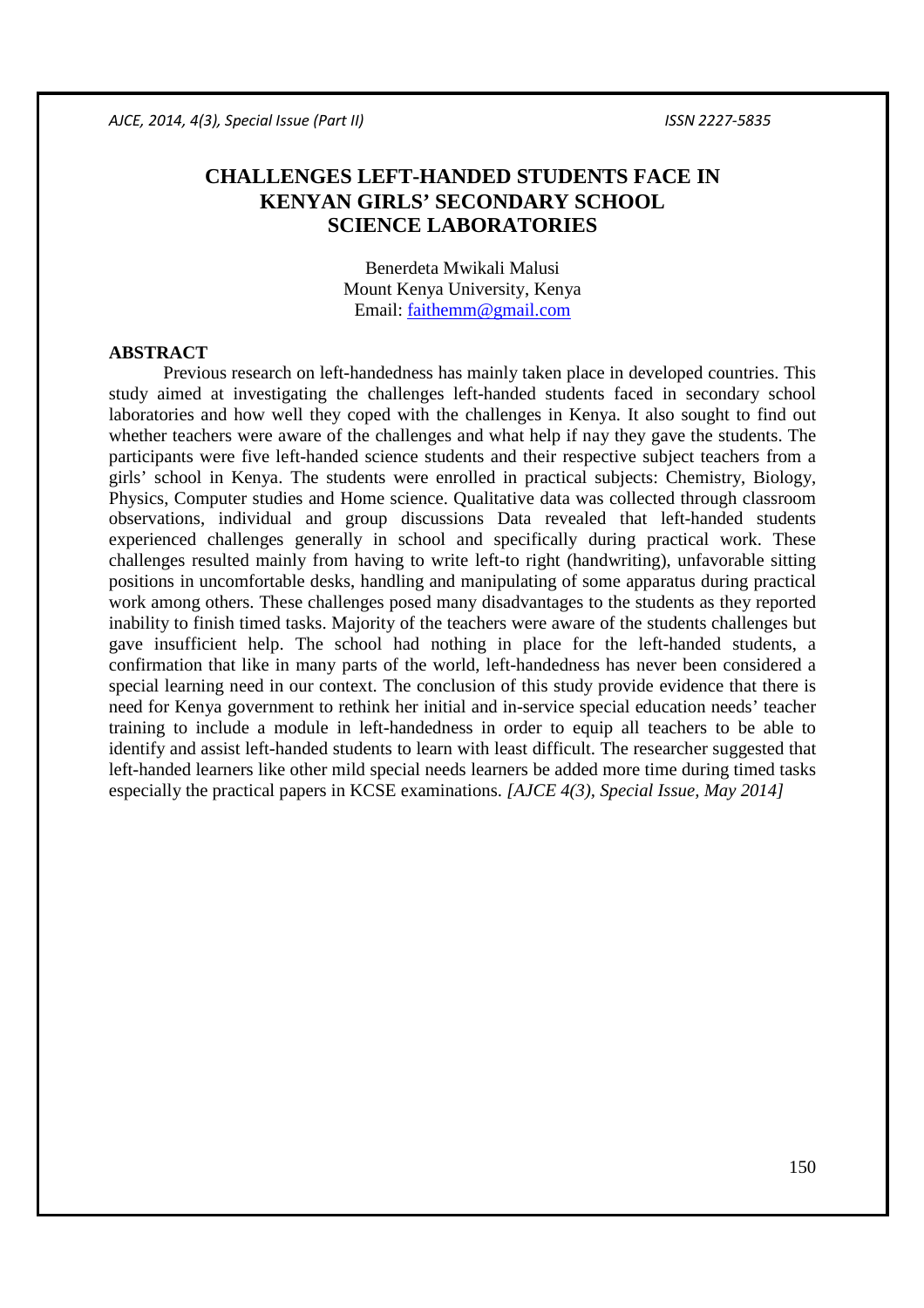# **INTRODUCTION**

In the Kenyan context like in many parts of the world, the secondary school science curriculum involves an inclusion of hands-on activities that authenticate and endorse scientific claims through the collection of scientific data, analysis and make inferences. Students need to verify that  $E=mc^2$  or determine whether photosynthesis actually takes place in the dark thereby living through science at first hand and build stock of personal experiences [1].

According to Tan [2] the benefits of the science laboratory have earned it a central and well defined position in science education. However, unless the learners are able in interact with the apparatus fluidly, what goes on in the laboratory may either contribute little to their learning science or does not engage them in doing any meaningful science [3]. Consequently, laboratory experiences can be very annoying if students for whatever reason are unable to interact with the availed apparatus successfully as it can lead to tensions in the laboratory [2]. On the other hand, when students struggle with apparatus and fail to observe, measure and record accurately, this experience of 'failure' can lower their self-esteem and self confidence.

In Kenya, the teaching of science requires that learners choose all or two of the sciences offered and examined by the Kenya National Examinations Council (KNEC) at the end of form two. At the end of form four, all students are assessed in individual undertakings in the laboratory in the enrolled science subject. In order to tally 9 points on a 12 point scale and meet the requirements of the Kenyan universities Joint Admissions Board (JAB), a student must have scored at least 30% in the practical component of the subject. Failure to meet the minimum requirement means that a student may not join certain jobs and talent is lost.

Some of the reasons that may make a student not meet the requirements may be the presence of a learning disability which may also present a barrier to learning at the same speed as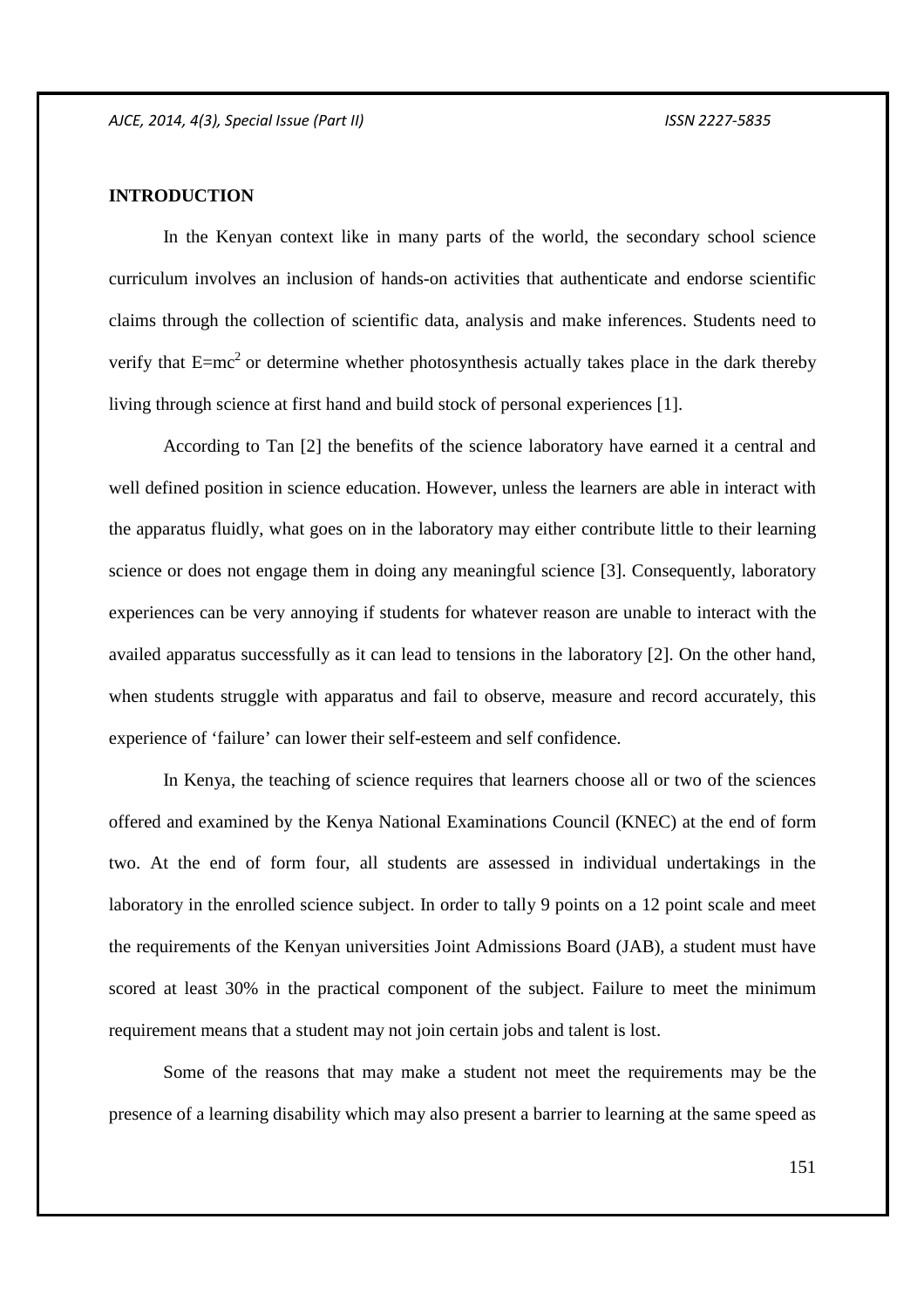his/her peers or worse still the inability to complete timed tasks. Failure to complete timed tasks may not necessarily mean deficient in content knowledge but may include factors intrinsic to the individual [4]. This may be the case of the left-handed learners.

Left-handed learners due to their affiliations have poor motor skills and are clumsy [5]. This has been explained in part to be due to their use of right handed instructional resources. In effect, this use leads to reduced learner outputs which also lead to a negative attitude towards the subject and an eventual withdrawal from active participation in the learning.

#### **Statement of the problem**

In situations where the majority of the students and probably the teacher are right handed, the presence of a left-handed student may go unappreciated. They are subjected to the use of instructional resources that are not suited to their grasp. It is the use of these right handed instructional materials that cause challenges to left-handed learners as it makes it difficult for them to cope with these challenges especially when carrying out hands-on activities.

Left-handedness has never been recognized as a special learning need the world over. Therefore, initial teacher training colleges do not prepare teachers to adequately to deal with lefthandedness. Most teachers are not aware of these challenges and therefore do not offer any help to assist the learners cope yet this affects the learners' gains and attitudes against the subject.

#### **LITERATURE REVIEW**

Background to left-handedness: Studies show that left-handers are approximately between 10% and 13% of the world population. Men are more likely to be left-handed (12.6%)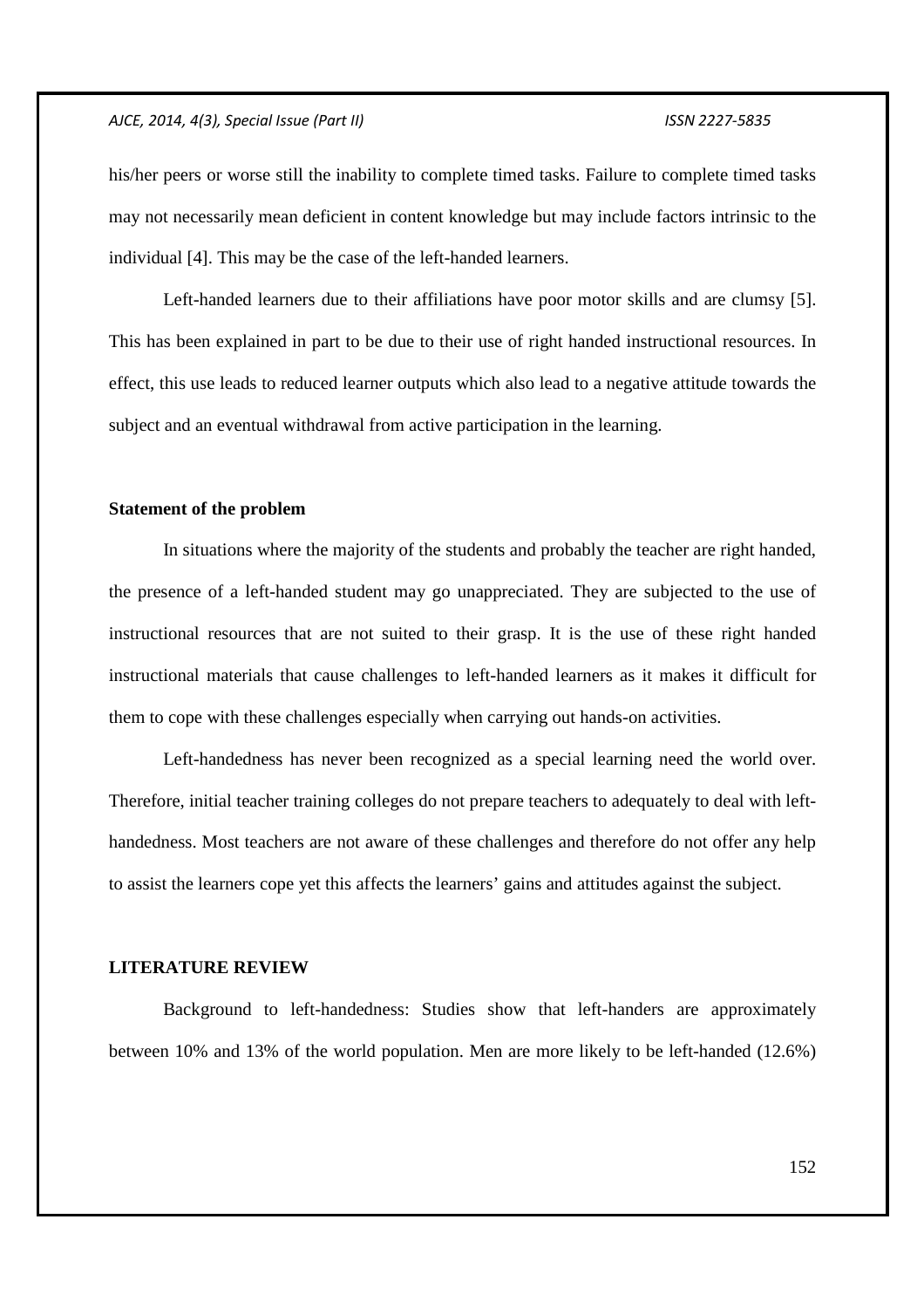compared to women (9.9%). Young people are more likely to be left handed (14% for men and 12% for women) than the elderly (nearly 6% for both sexes) [6].

Despite their presence in our midst and a large percentage of them in our classrooms, the left-handed are discriminated against in nearly all aspects of their lives; from religion to languages and the everyday tools. The Christian Bible, the Islamic Koran, the Jewish mystical books (Zohar and Talmud) are all in favor of the right hand. All blessings and just decisions are made with the right hand while damnations and deceit arise from the left hand. In Christianity, everyday preferences fortify the positive facet of the right and the right hand. The bible, in particular indicates that Jesus sits at the right hand of God and is in fact God's right hand. Christianity has had wide spread effect on millions of the world population through history and therefore potentially strengthens the spread of the right hand preference.

The long history of language has not spared the left handed either. The major languages of the world have ego deflating figures of speech [7] for left-handedness. For example, in French: *'gauche'* awkward, clumsy; Danish: *'keijthandet'* cat handed; Italians: *'mancini'* crooked, maimed; Germans: *'linkisch'* awkward; Russians: *'na levo'* sneaky; Portuguese: *'canhoto'* weak, mischievous; Spanish: *'zurdo'* malicious and Romanians: *'bongo'* crooked, evil [8]. The Swahili refer to the left-handed as *'mashoto',* to mean abnormal.

Left-handed people therefore grow up in a world that has been taught from near infancy that being left handed is bad and this may be passed on till formal school starts. Left handedness is part of a person's make up and not an inclination than can easily be wished away or down played. Handedness is determined by the brain and not the hand that and the most flexible hand is the one that helps the brain and the hand to work together for language and writing. Therefore, forcing a left-handed child to perform a task with the right-hand means they are using the weaker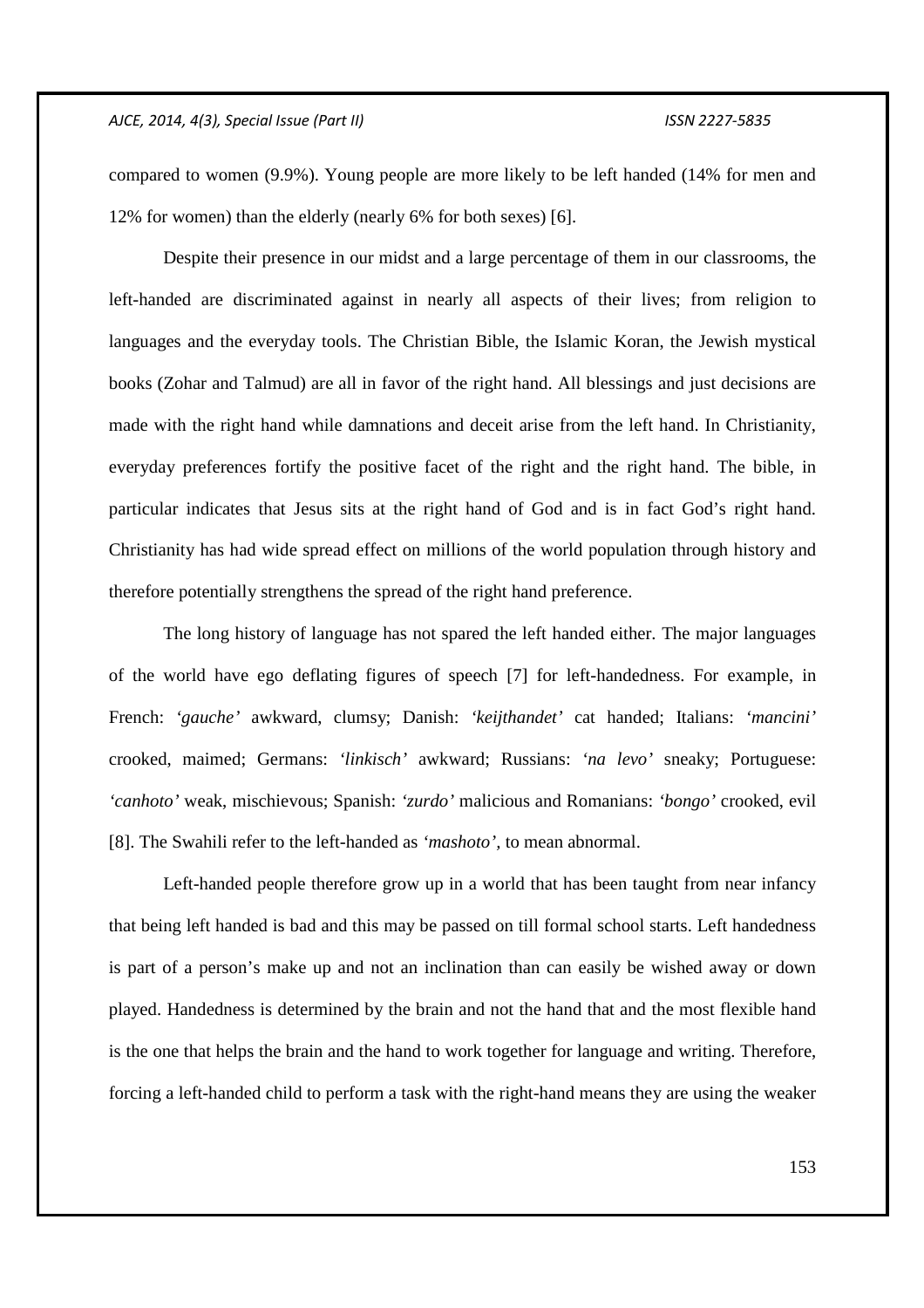and less coordinated hand which eventually makes them clumsy, ineffective and easily wearing out [9]. This practice has also been known to induce dyslexia, stuttering and other forms of motor difficulties in children not to mention terrible frustrations and hatred for school and school work [10] and eventually become introverted [9] and fail to make healthy relationships with their peers as would be expected of a developmental stage in child growth. The experience of speech difficulties may also hinder children from articulating their responses in class yet a lot of learning takes place when children are able to express their thinking not only through paper and pencil but also through speech [11].

### **Challenges faced by the left-handed**

**Handwriting:** Writing left-to right is a complex activity for the left handed children. They write slowly due to poor pen and paper control which causes them to tire easily [5, 9]. Sometimes they may need to lift up their arm more often to see their work and therefore they may need a longer time to complete timed work.

**Technology:** this is another area of development that has inaudibly disregarded the lefthanded. The majority of tools in any technological society are designed for the right-handed and therefore have inbuilt pro for the right-handed over the left-handed [12]. When the left handed are presented with such intrinsically prejudiced tools, they normally have two options; either learn to use the tool right handed (awkward and inefficient at best) or learn to somehow hold the tool backwards so that it can be manipulated with the left hand (often clumsy).

**Home science:** the apparatus in the home science laboratory require the students to perform tasks using right handed apparatus which require a left-to-right wrist turning movements. For example, a right handed pair of scissors as used in home management practical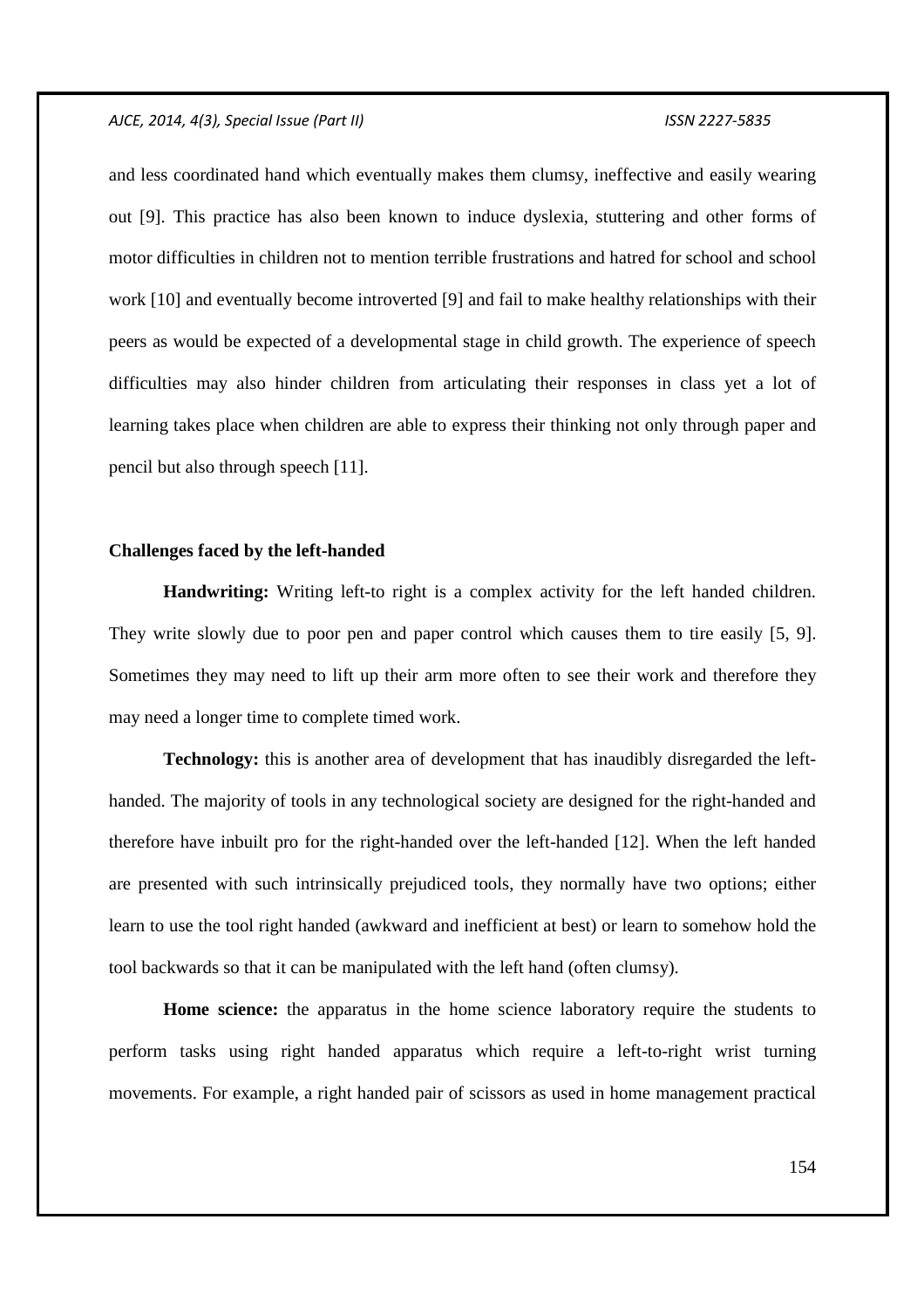lessons has its cutting blades arranged such that the line being cut along can be seen by the right handed users. When used by the left handed users who rely on the left hand for cutting, the aspect of hand-eye coordination impairment interrupts since they cannot see the cutting line. Extensive use of this apparatus by the left handed leads to varying levels of discomfort.

**Handling of apparatus during practical work:** multi-tasking is a common practice in science laboratories and requires the students to use apparatus with the right hand supported by the left hand. Faced with these apparatus the left handed try to get a comfortable working position which usually entails moving the apparatus. The shifting so involved may alter the order of arrangement and probably cause a mix up. Using the less coordinated hand to perform the activities involves flexing the muscles of the weaker hand and this adaptation takes considerable time for the students which may obstruct precision expected of the task [5]. Rulers which many mathematics and science teachers do not realize are right hand biased are also other apparatus that front challenges to the left-handed users [12]. The numbers on a ruler (as left-handers see it) are on top and read from left to right. Many a times they may use the wrong scale when taking readings and measurements and this can be a source of inaccuracy and disappointments.

**Shared work stations in schools:** sharing work stations and notably so during computer lessons, a computer mouse on the right hand side of the computer is quite difficult to use and may at best reduce them to spectators. Even when they get to use the mouse, the keys are made for the comfortable use by right handers. Logitech has in recent times developed a computer mouse convenient for the left handed user [13].

Evidently, left-handers' lives are full of challenges and they are obliged to face more than their share of difficulties [14]. More often than not, right handers do not comprehend the accommodations the left handers have to make in order to fit in a world made from up down by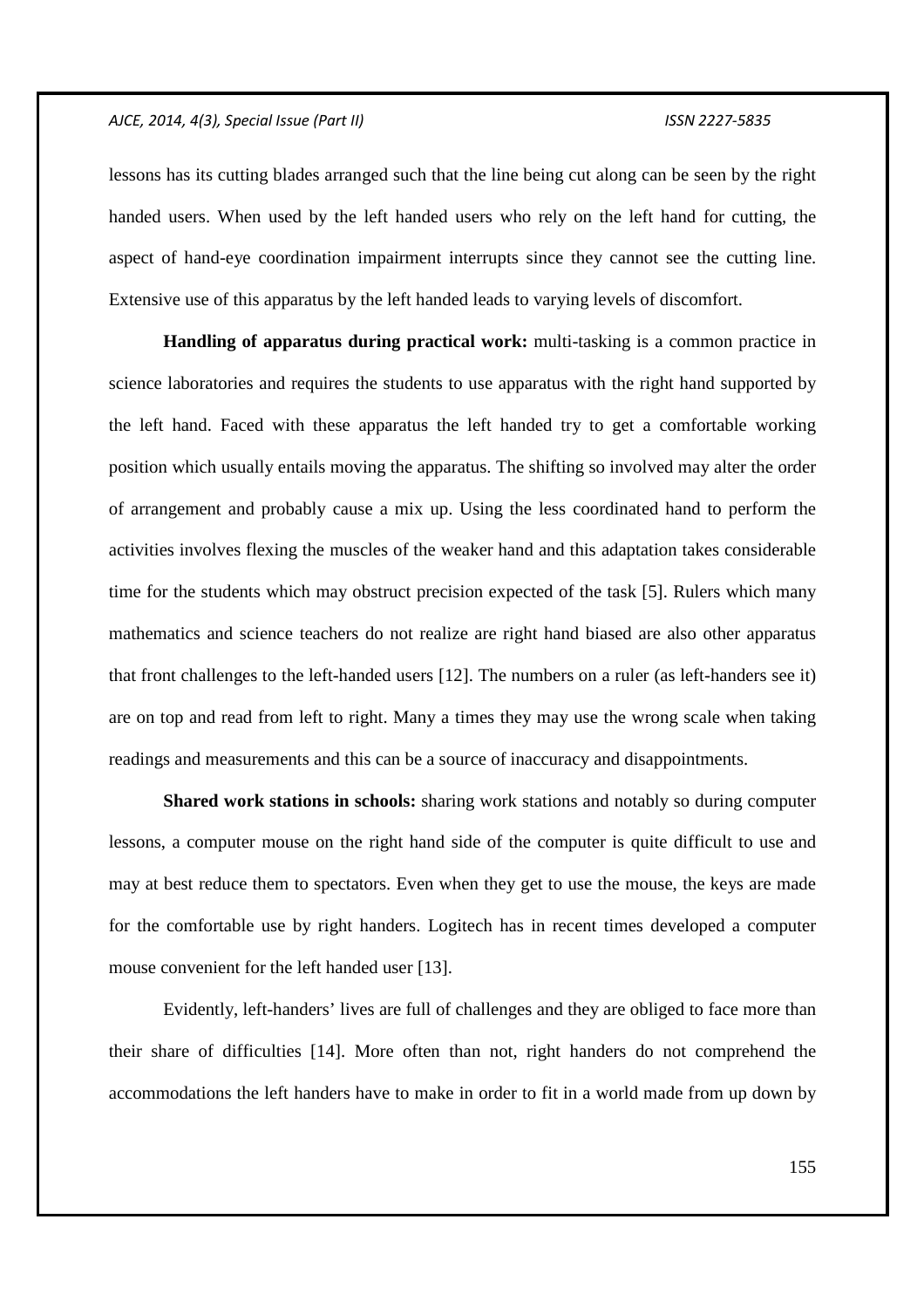right handers for the right handers [8]. These accommodations include everything from tying shoes, opening doors, using can openers, calculators, using clocks and watches that wind and move in the wrong direction as well as striking a match to more complex processes like writing left to right alphabets [14]. They often face subtle humiliation, prejudice and discrimination from the predominantly right-handed society. It is this discrimination that can sometimes make students loose buoyancy in themselves and their studies.

Left handedness and the left-handed seem to have drawn very little attention in the African context. This has been explained as due to the in-built level of tolerance of their condition and the assimilation with the society that it draws such little consideration today [10]. Schools appear to have failed to understand and support left-handers educational needs [15]. In so doing, they have deprived them a chance to be what they can be. This anomaly can be traced to the failure of initial teacher training colleges to train teachers on how to handle left-handed learners.

It is rather obvious that there is much diversity in the classroom. However, the focus of this research was to investigate the challenges the left-handed children faced while engaging in practical work in school science laboratories and the home science room whose settings are right hand biased and how well they coped with those challenges. It also sought to find out whether teachers were aware of the challenges and what help they gave the students. The main task was to unearth the emotional content and meaning expressed in the everyday occurrences of this special group of learners. This is a research that was inspired by the need to tell the story of learners whose voices have for a long time been ignored and/or silenced in our schools.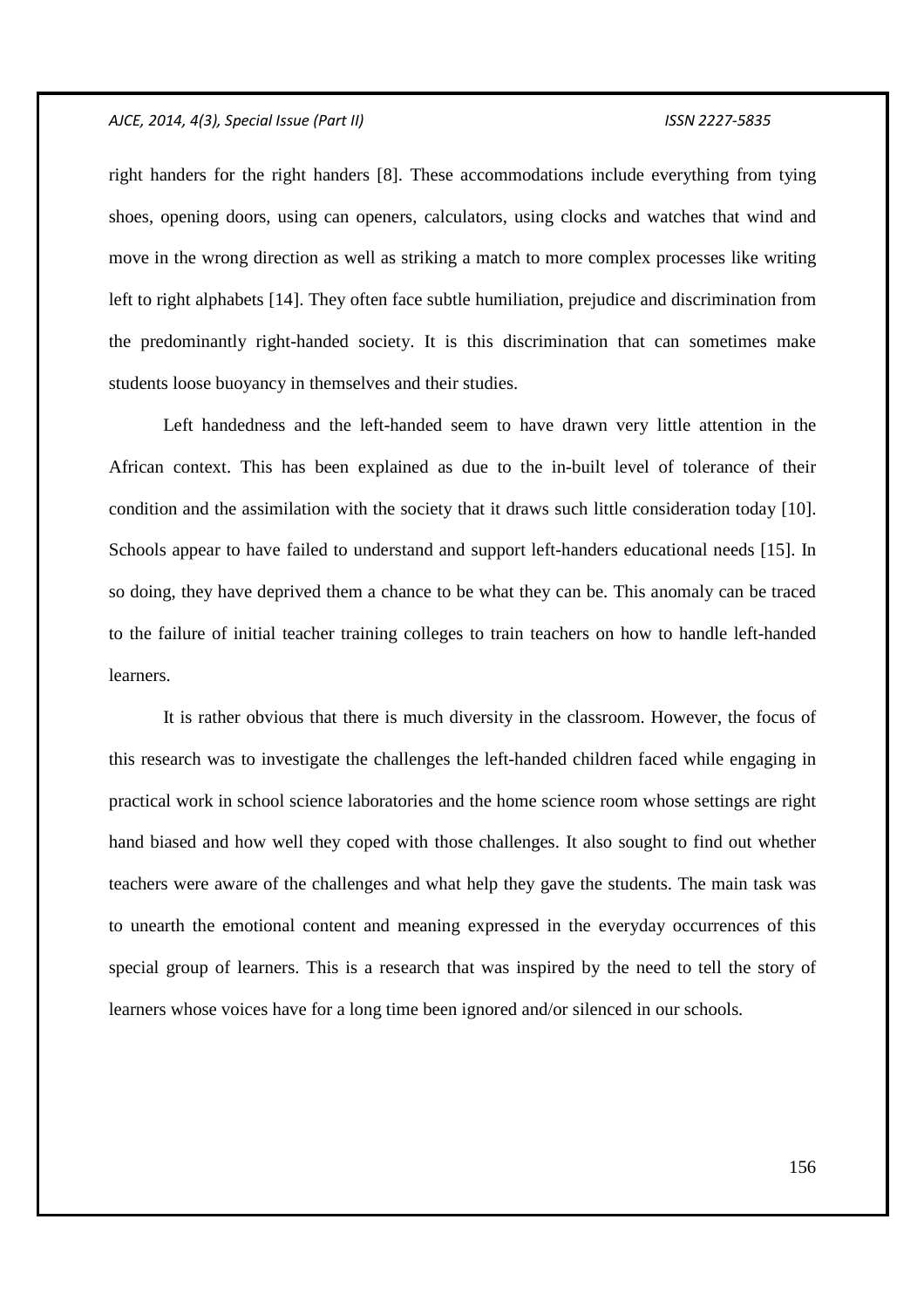## **METHODOLOGY**

In order to understand the challenges and the underpinnings of left-handedness in secondary school science laboratories, a descriptive and exploratory survey research design was adopted for this study. Data was collected through unstructured classroom observations, one-onone teachers and students' interviews followed by focus group discussions with the left-handed students.

Three lessons for the study were conducted each for biology, chemistry and physics in the respective laboratories and one in the home science room. All the lessons were planned experiments based on previous term's examination. The materials for common sharing were made available from the teacher's bench.

An observation schedule was used to collect the data in the students natural setting [16] in order to take detailed summaries of events and incidents as they occurred in the laboratory [17]. After the left-handed students were identified by the subject teachers, the researcher carried out a non-participant whole class observation but the focus was the left handed students. Aspects like sitting positions, the students level of participation and interaction with the availed apparatus compared to the right handed and any outstanding issues requiring teacher intervention were observed.

Face-to-face interview was also carried out with the left handed students to ascertain and validate the observed data. The discussions involved probing for elaboration and clarification of observations [18] and therefore access more information. The discussions were audio recorded, helping the researcher to develop a free and easy conversational relationship with the interviewees while the open-ended semi-structured questions helped in keeping the interview in track [17]. Items on cultural attitudes, handwriting, and effectiveness of schools meeting the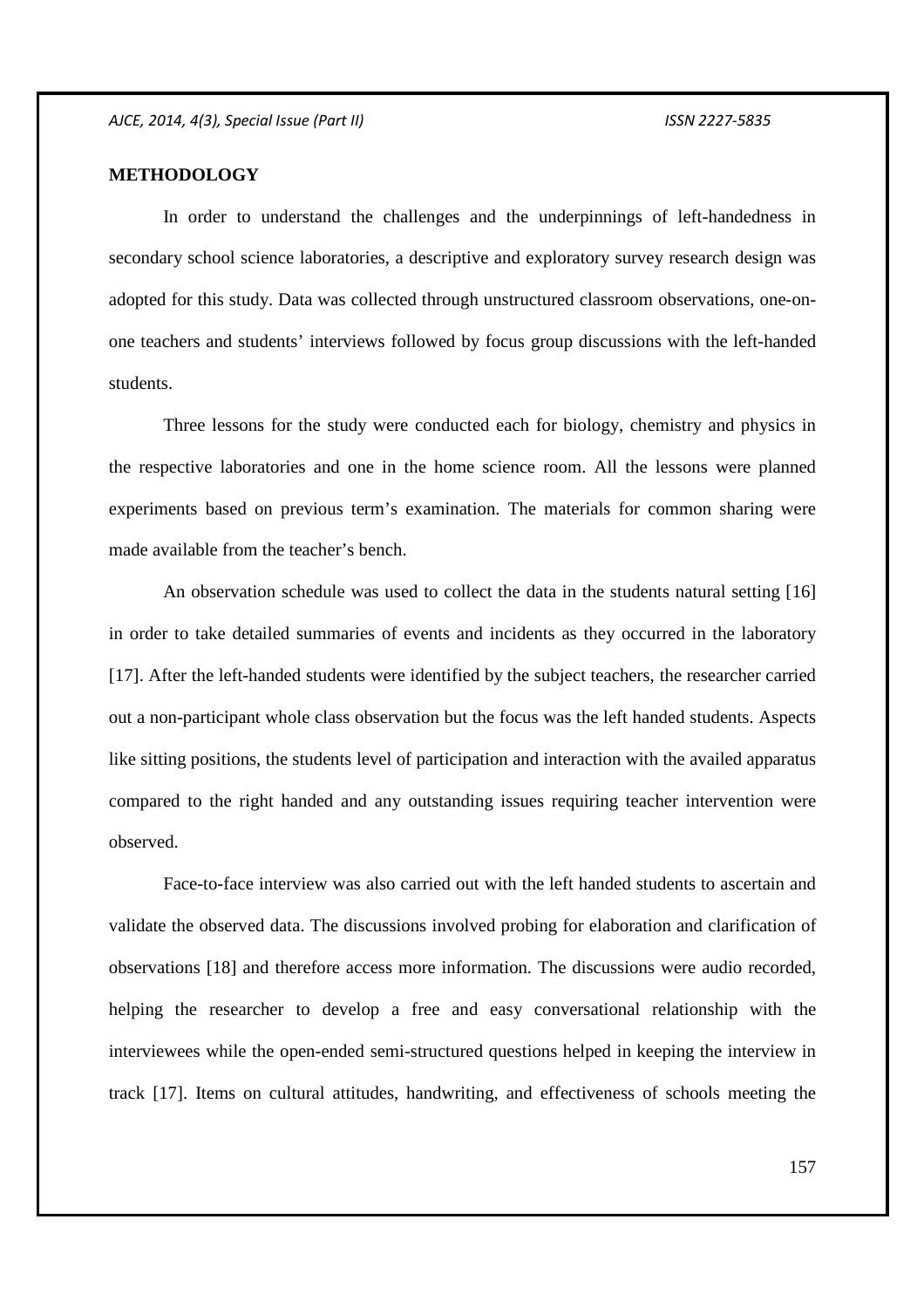students' needs, laboratory and practical experiences and questions that sought to find out the overall quality of life in the school were included. The teachers' interview guides sought to establish teachers' awareness of the challenges the students faced in the science classrooms and the help they offered while the principal's informal interview sought to find out what the school had in place for the left-handed learners.

The focus group discussions were done last and they helped the students to stimulate each others' thinking [19] and bringing to the fore issues they may have overlooked during the face to face interviews, or did not feel comfortable talking about them during the face-to-face interview. The researcher was keen on looking out for dominance and conflicts within the group.

| <b>Question</b>                  | <b>Data Collection</b>         | <b>Data Collection</b> |
|----------------------------------|--------------------------------|------------------------|
|                                  | <b>Method</b>                  | <b>Tool</b>            |
| What challenges do               | <b>Observations</b>            | Observation            |
| left-handed<br>students          | (observation schedule, field)  | schedule               |
| experience as they carry out     | notes)                         |                        |
| practical work in the            |                                |                        |
| laboratories?                    | (audio<br>Interviews           | Semi-structured        |
|                                  | records, field notes)          | interview guides       |
| Are teachers aware               | Observations                   | Observation            |
| of the problems faced by $\vert$ | (observation schedule, field)  | schedule               |
| left-handed students<br>in       | notes)                         |                        |
| carrying out practical work      |                                |                        |
| and how do they help them        | Interviews<br>(audio           | Semi-structured        |
| cope?                            | records, field notes)          | interview guides       |
| What<br>the<br>does              | <b>Observations</b><br>(filed) | Unstructured           |
| school have in place to help     | notes)                         | observation            |
| meet the unique needs of         |                                |                        |
| left-handed students?            | Informal<br>teacher            | Unstructured           |
|                                  | interview (field notes         | interview              |

### **Sample and sampling procedures**

The school was convenience sampled due to its large population, accessibility and endowment in terms of infrastructure and students and teachers drawn from across the country.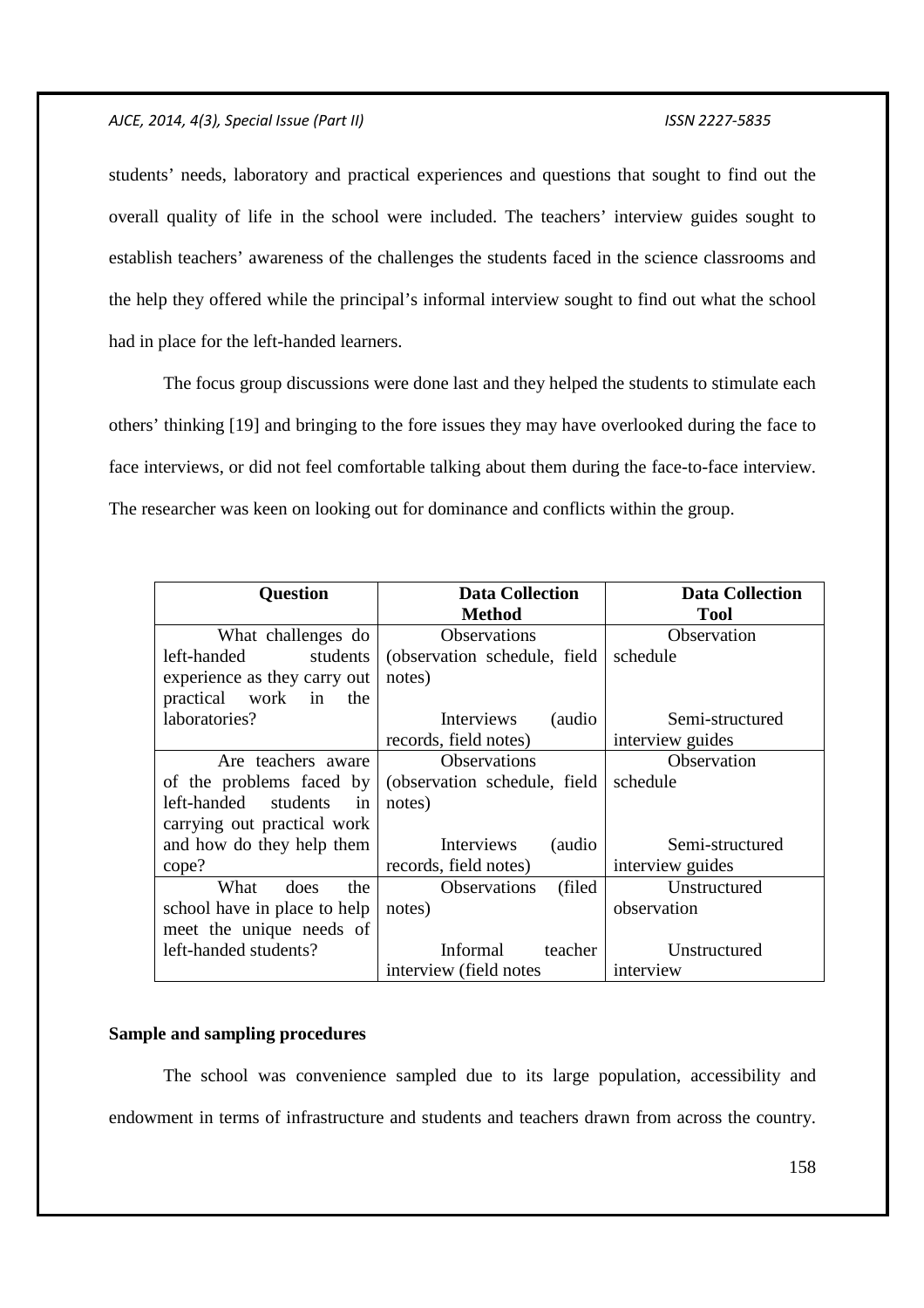A large student body meant a relatively large number of left-handed students from several ethnic communities. The students were all left-handed girls in their last year of high school and enrolled in Chemistry, Physics, Biology, Home Science or Computer Studies. The students and their teachers were purposively sampled.

### **Approaches to data analysis**

Data transcription and analysis commenced right at the start of the study. Emerging themes from the data were coded to avoid being swamped [20] by the data. All the data was separated into files; student interviews, teacher interviews and classroom observations to provide building blocks for further reflection [19]. The researcher initial thoughts were inserted against each 'interesting' aspect in different fonts. Teacher awareness and how they helped left-handed students cope with the challenges were combined and responded to as "teacher awareness".

## **FINDINGS**

Under this section, the researcher presented the findings on challenges left-handed student participants (coded S1, S2, S3, S4 and S5) faced as gathered from the classroom observations L.Obs (coded L1, L2, L3, L4 and L5) and the face-to-face interviews (S.Int) with the participants. Teacher interviews (T.Int) for participant teachers T1, T2 and T3 and teacher talk (T.talk) for participating teachers T4 and T5 are also discussed.

### **Classroom observations and student interviews**

These views are presented under; cultural attitudes, handwriting, sitting arrangements, shared work stations and multitasking in science laboratories including the home science room.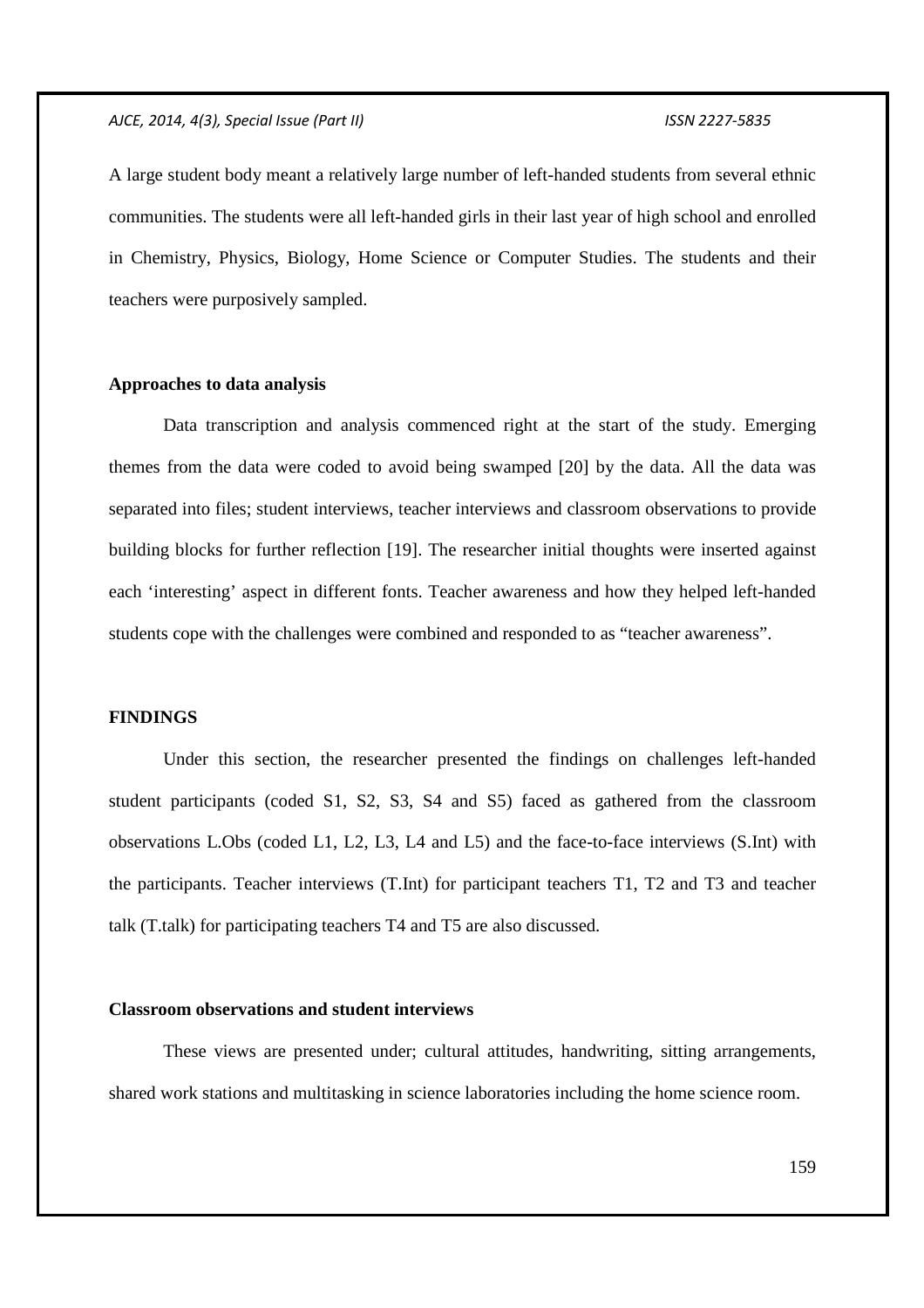# **Cultural attitudes**

The following is a response by S5 on whether she had been discouraged from using her left hand:

*Yes… I was discouraged from using my left hand. For example when I was a small child, I was beaten up quite many times to … they [parents] tried to beat me up to stop me from writing using my left hand … using it for other things and even when writing with it … my mother, it's my mum eh … I think according to them they think it's … the …what's the norm … according then, they thought what is normal is to use the right hand. They took me to a doctor, they even thought I had eh … I had a problem but the doctor told them it was okay for me to keep using my left hand. … I don't know, I take it they were ignorant then. … my relatives, they, they find it weird [to be left handed]. I don't know if it is positive or negative. It's like they flinch at the thought of being left-handed themselves. I think … I think they think being left handed is a bad omen. I don't know why. (S.Int)* 

Form this response, the parents and relatives of S5 did not hide the fact that they thought their daughter was not normal. For this reason, they sought the services of a doctor in order to cure their daughter. Forcing her to use the hand she was not comfortable with may have caused her mild stutter as she tended to repeat the first words of her statements. According to T3, S5 was not very enthusiastic about verbalizing her responses in class.

S2 also gave her opinion on the ability of left handed students to perform physical duties.

She said,

*… especially cutting something even at home you are trying to cook something [pause] when am at home they [parents] will think you will pour it, [pause] cutting something …. They tell me to be more careful or they come and do it for me. I feel kinda [kind of] low coz [because] may be they will say that if you go and do this [pause] may be you will be told you can't do it so you are never sure whether you are supposed to do or you just leave it. Sometimes I do it, yeah, to see if it will work out, yeah, I do it to prove to them that I can do it… (S.Int)* 

The two opinions highlight parental and community negative cultural attitudes towards left handedness.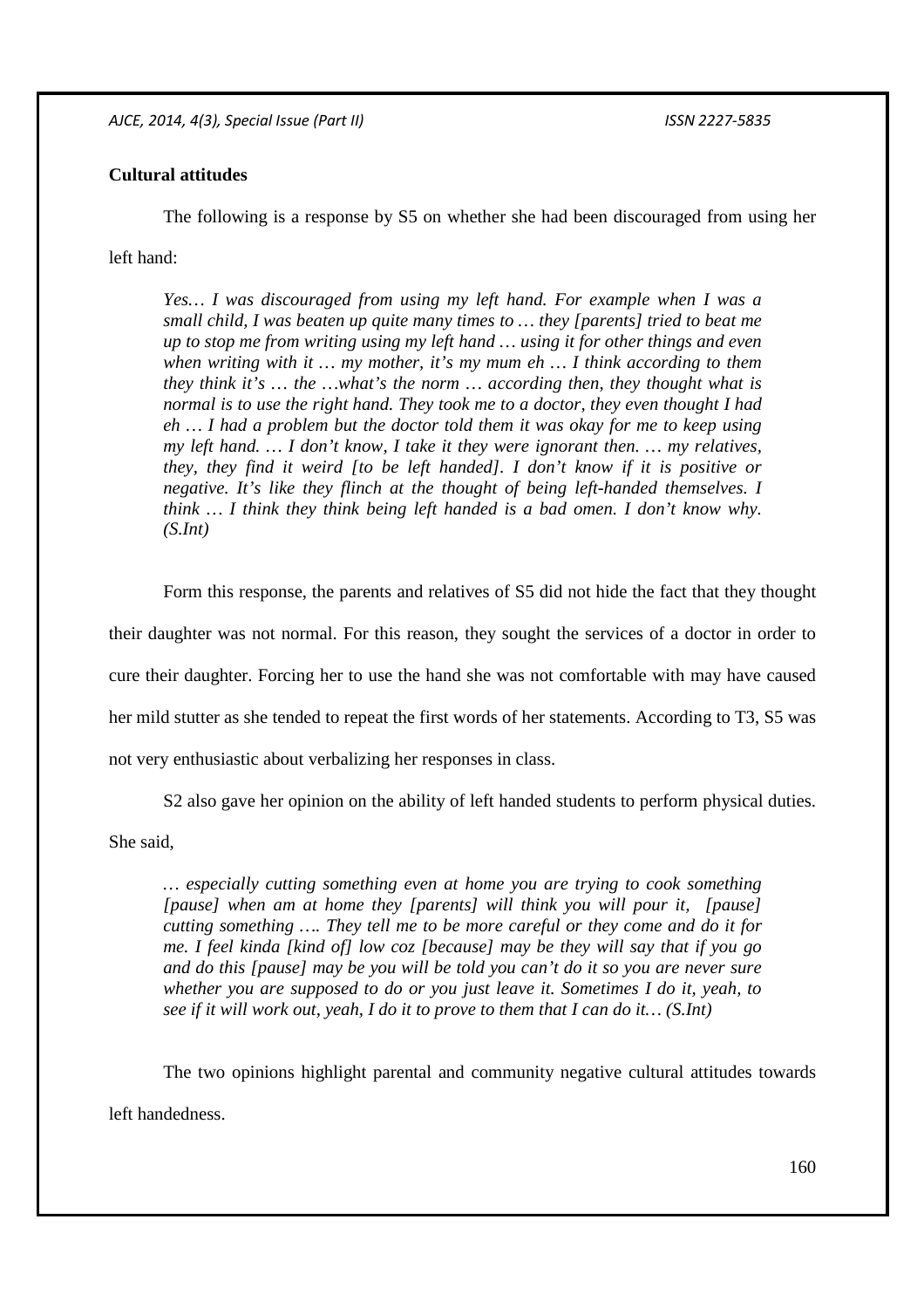# **Handwriting**

All five participants wrote with their left hand. S1, S3 and S4 wrote quite fast, had large handwriting that was both legible and neat. S2 and S5 wrote slowly, S2 in order to make the handwriting legible even to herself and S5 because fast writing made her smudge her work. S1 and S2 smudged their work too. S5 tended to rub and cancel her work a lot because she felt her letters were not curved the right way. This made her work both untidy and messy. S2 said that "when teacher is dictating notes sometimes my desk mate can help me with her book and write down or read out … where have not heard" (S.Int). This depicts relying on peers for help when trying to cope with the teachers speed and more so during note taking in class.

## **Sitting arrangements/positions**

All five students said they preferred sitting on the left hand side of the classroom, next to the wall or the left hand side hedge of the laboratory. This was to avoid the 'irritating habit' (S1) of knocking elbows with those seated on the participants' left hand side. In instances when the preferred sitting position was not available, the participants had to move so as to create ample space for themselves and others otherwise they bore the discomfort thereof. According to S5,

*… in class I make sure I'd sit next to the wall where my left hand will be away from my desk mate… [on] the left side. … In class, eh … my desk mate we exchange sides with her. She, she allowed me to go to the other side to sit in a place where I will be comfortable … but in the dining hall I do not like sitting with my friends in the table because eh, … eating with my left and they are using their right so I tend to be uncomfortable so I stand most of the time, most of the times I move away … I feel like am compelled to be the one to move … [and] that way I do not get to be on the wrong side with anyone. (S.int)* 

While S1 said that she felt 'irritated' that she could not do what others were doing so effortlessly, S2 said " sometimes it is like you cannot sit where everybody is, yeah, … and it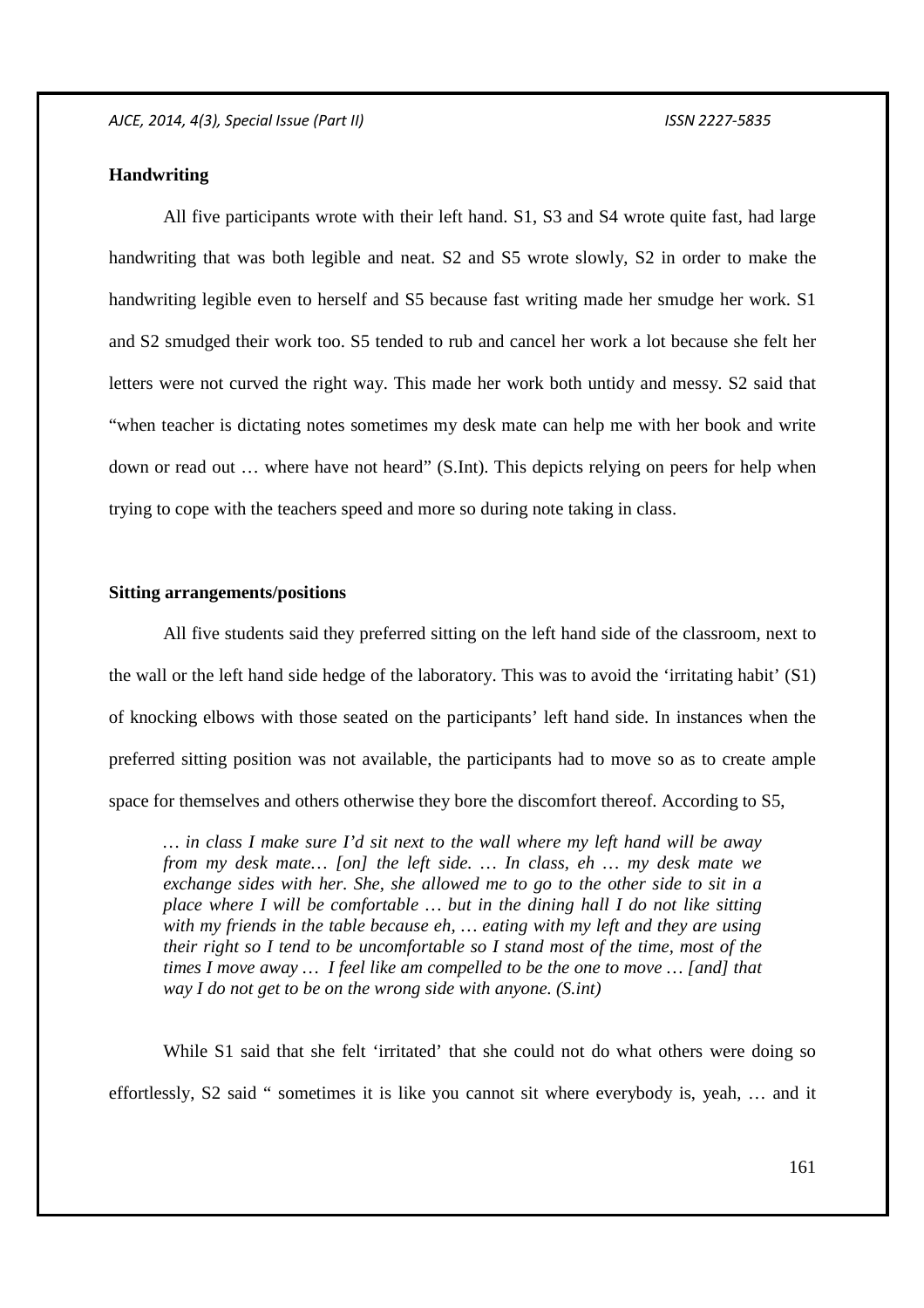makes one uncomfortable and you cannot stay … normal like the rest …" (S.Int). This statement from S2 came as a result of having been made to move from her desk by her primary school teacher with no reasons given for the action.

# **Shared work stations**

Seemingly, the participants were comfortable sharing work stations as long as there was enough space for everybody. It however emerged that they had to squeeze, turn and position themselves in order to fit in the provided space so as to participate in class activities comfortably. Since individual laboratory practical arrangements are done facing the front of the room and are mainly placed on the right hand side of the individual, participants said they preferred working across facing the back of the room. That consequently meant shifting the apparatus to that location, or moving the apparatus from the right hand side to the left hand side when the most preferred option was unattainable. According to S4, "…going to the other side would be easier but … I prefer staying where I am so that they [teachers and other students] don't say that I cheat [in examinations]. That makes me feel like it is unfair" (S.Int).

# **Handling of apparatus during practical work**

Participants claimed that the arrangement of apparatus posed challenges because they had to shift the provided apparatus or adjust them to suit their sitting and manipulation preferences. The challenges faced in the individual subjects are discussed in the following sub-section.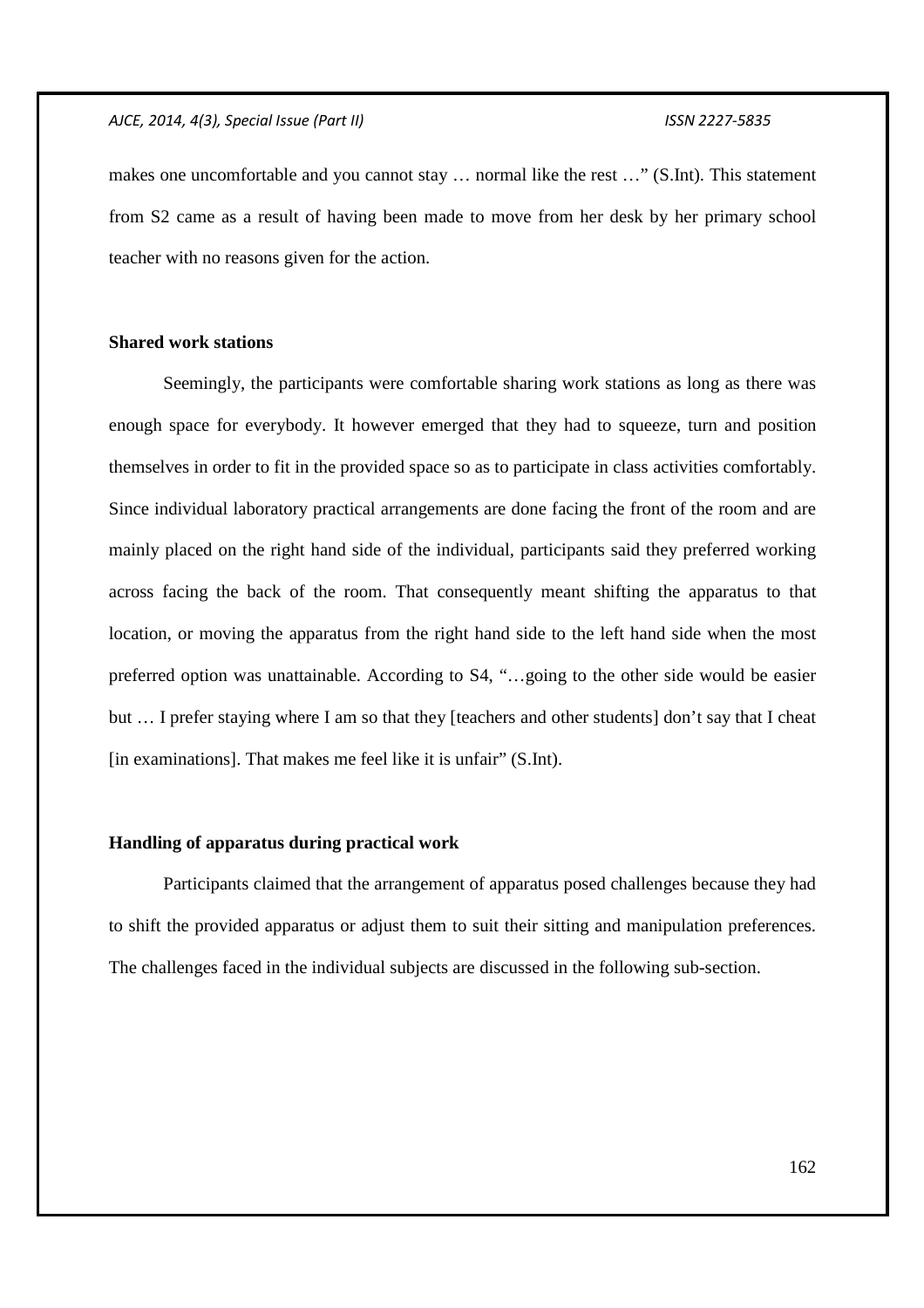## **Home science**

S1, the only participant enrolled in home science said she found using of a pair of scissors, the tracing wheel, kitchen knives, can openers and a match box particularly challenging for her. Activities such as ironing, cutting, hand sewing and machine stitching were equally challenging to her. This was because she was unable to stitch a long straight lines however much she tried.

*I have this problem of straight lines, I really can't … I always draw crooked so also when I trace down with the tracing wheel it always comes out crooked. I don't know why. But it just happens. … and the issue of always turning … the whole body, … uh, it's tiring! If am stitching I feel that it will not be straight. It just does not come out straight even when am using the machine sometimes I have to redo and redo …. I actually manage to finish my work but the teacher is always complaining, straight lines, straight lines! (S.Int)* 

Ironing also took a lot of the participant's time. This was because she had to first put the iron down to straighten the garment with the left hand as well as position herself in a way as to comfortably iron the garment. She tended to also hold the garment very close to her face during stitching. She reported that this was to allow her to see the stitching line clearly.

#### **Chemistry**

All five participants were enrolled in Chemistry. However, only S1 and S2 were observed. During lesson observation L2 taught by T3, S1 took the reagents provided for her group (the students were put into groups of four) to transfer to another container, she poured out some of it. After collecting more reagents from the distribution table she failed to stop the watch on time. Left with no more reagents for the group to carry out further investigations the group members redistributed themselves among other groups because the teacher had made it clear that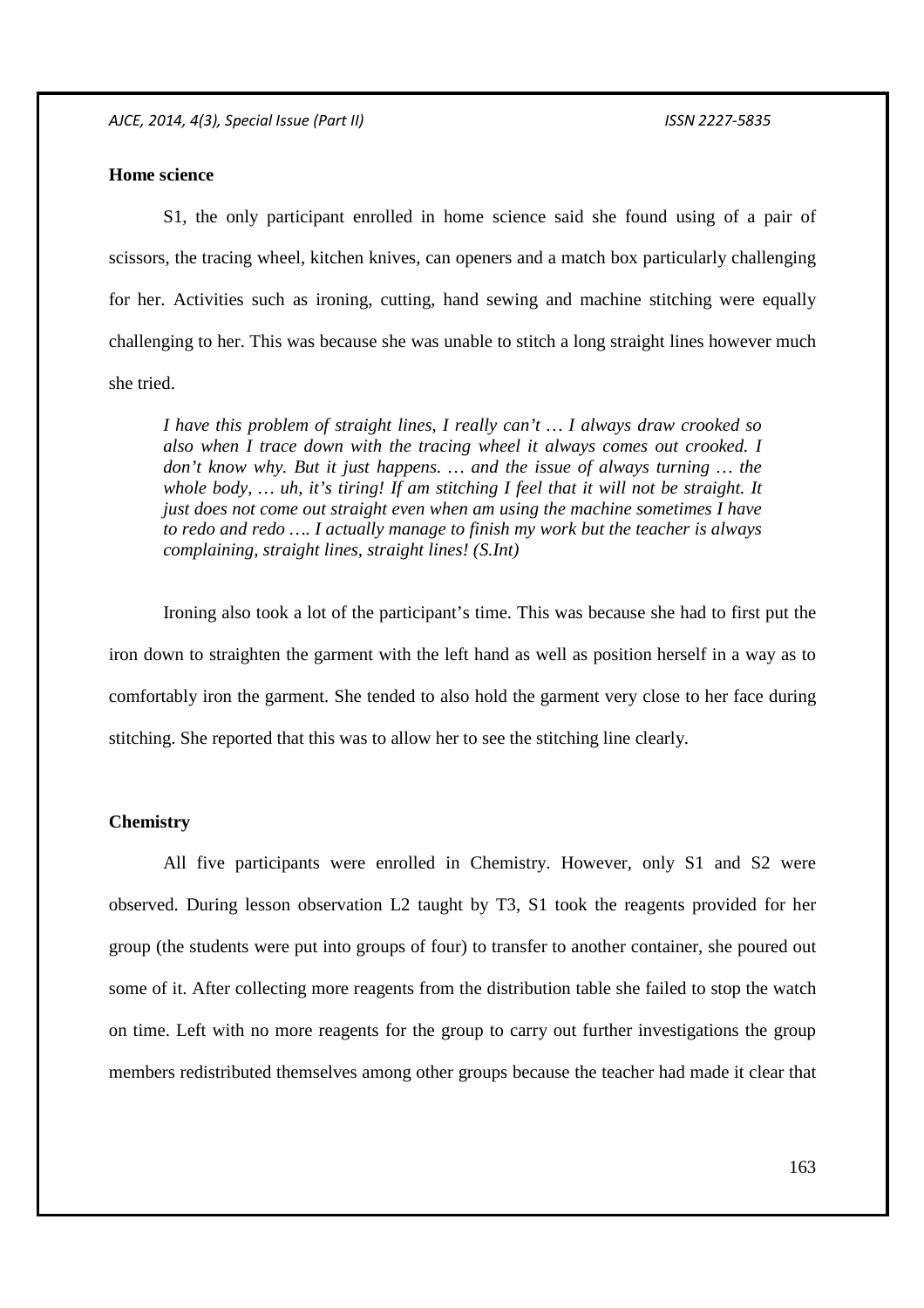all groups had only one chance to change reagents (L.Obs) during the interview, S1 had this to

say;

*… titration could be a challenge for me because my right hand is weak and not able to control the tap [on the right hand side of the burette] with my left hand and stop a watch with my right hand at the same time … I pressed my finger [to stop the stop-watch] and it slipped so I did it again and time had elapsed since the end of the reaction. I don't know whether they [group members] were annoyed but [sighs] what could I have done, I did not do it on purpose! (S.Int)* 

S4 said that during titration "I swirl the flask with my right hand and stop the watch with my left hand. The burette tap is usually on the right hand side so I have to position myself to work on it" (S.Int).

Although S2 was able to coordinate her hands, she reported that;

*In titration I have to use this hand [shows the right hand] to shake the … may be contents and you feel as if you are not doing it right and you keep on shaking …. I feel like one hand is heavier than the other and sometimes swirl too hard and end up pouring the flask contents (S.Int)* 

In the overall, it appeared that the failure to meet requirements of the task made the students frustrated and the lose confidence in themselves.

# **Biology**

All students were enrolled in Biology but only S5 was observed in this study. During the lesson [L5] the students were required to draw a rib as drawn by the teacher [T3] on the chalkboard. In the case of the curve of the rib was facing the student's right hand side. S5 was observed doing two diagrams, one facing the right and the other facing the left. The one facing left was later rubbed. For the other facing the right, the direction of the motion of strokes was opposite that of the teacher and the rest of the class (L.Obs). During the interview, S5 said, "I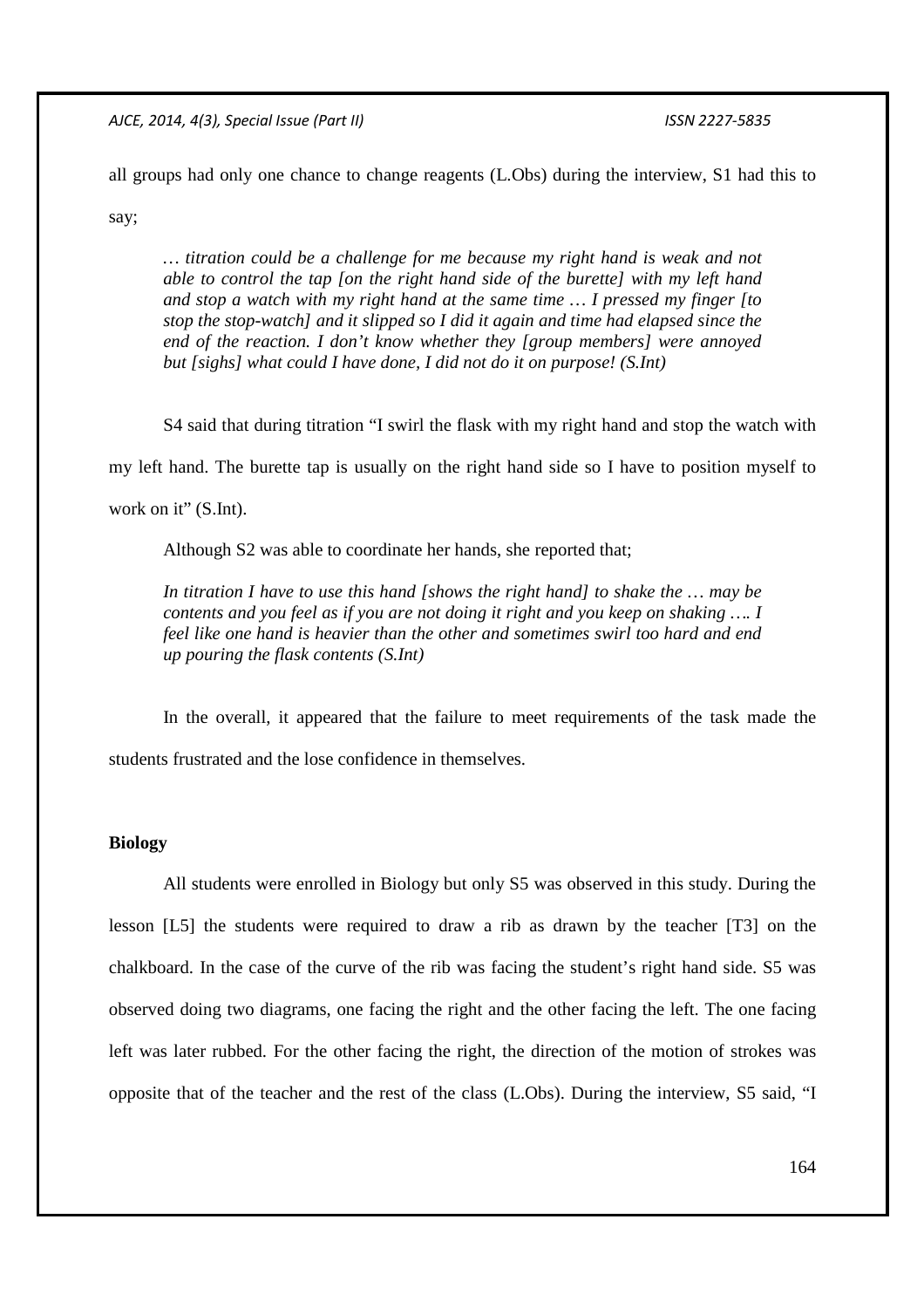tend to change the directions in my drawings … yeah; you can say that I rub a lot too". S2 rubbed a lot too as she said during the interview.

The two participants said they rubbed because when they compared their work with that of their peers, it appeared different and therefore they wanted to change it. S1 said that "sometimes it is difficult to do things the way they are supposed to be done and you wonder why" (S.Int).

### **Physics**

-

When required to swing a pendulum and a stop watch at the same time, S5 said,

*Am not in control because I have to swing it [pendulum] with my right hand and stop the watch with my left hand and am not able to move [flex] finger in time so I usually stop the watch much later (S.Int).* 

S4 said that she experienced problems doing hands-on tasks involving the stopwatch because when she pressed it with her right hand index finger, the finger slipped, thus compromising the accuracy of her findings and ultimately her final results. S1 on the other hand said she did not have much of a choice when required to do hands-on activities because, "… if I don't do it, who will do it for me?" she wondered. S5 said she tended to confuse the scale when using rulers especially in physics laboratory and often used the wrong scale.

In the Fleming's left-hand  $(motor)^4$  and right hand  $(dynamo)^5$  rules, "I have problems coz [because] I have to first think, this is my left hand and this is my right hand" (S.Int) S4 said while S5 on whether being left-handed contributed to problems in physics said, "it … it … it does

<sup>&</sup>lt;sup>4</sup> If the first finger, the central finger and the thumb of the right hand are stretched in mutually perpendicular directions such that the first finger points along the direction of the field and the thumb is along the direction of the motion of the conductor, then the central finger would give the direction of the induced current (Abbott, 1984, p.429)<br><sup>5</sup> If the

If the thumb, the first finger and the second finger of the left hand are held pointing at right angles at each other and the first finger is pointing along a magnetic field and the second finger points in the direction of current flow, then the thumb points in the direction which the conductor will tend to move (Abbott, 1984, 449)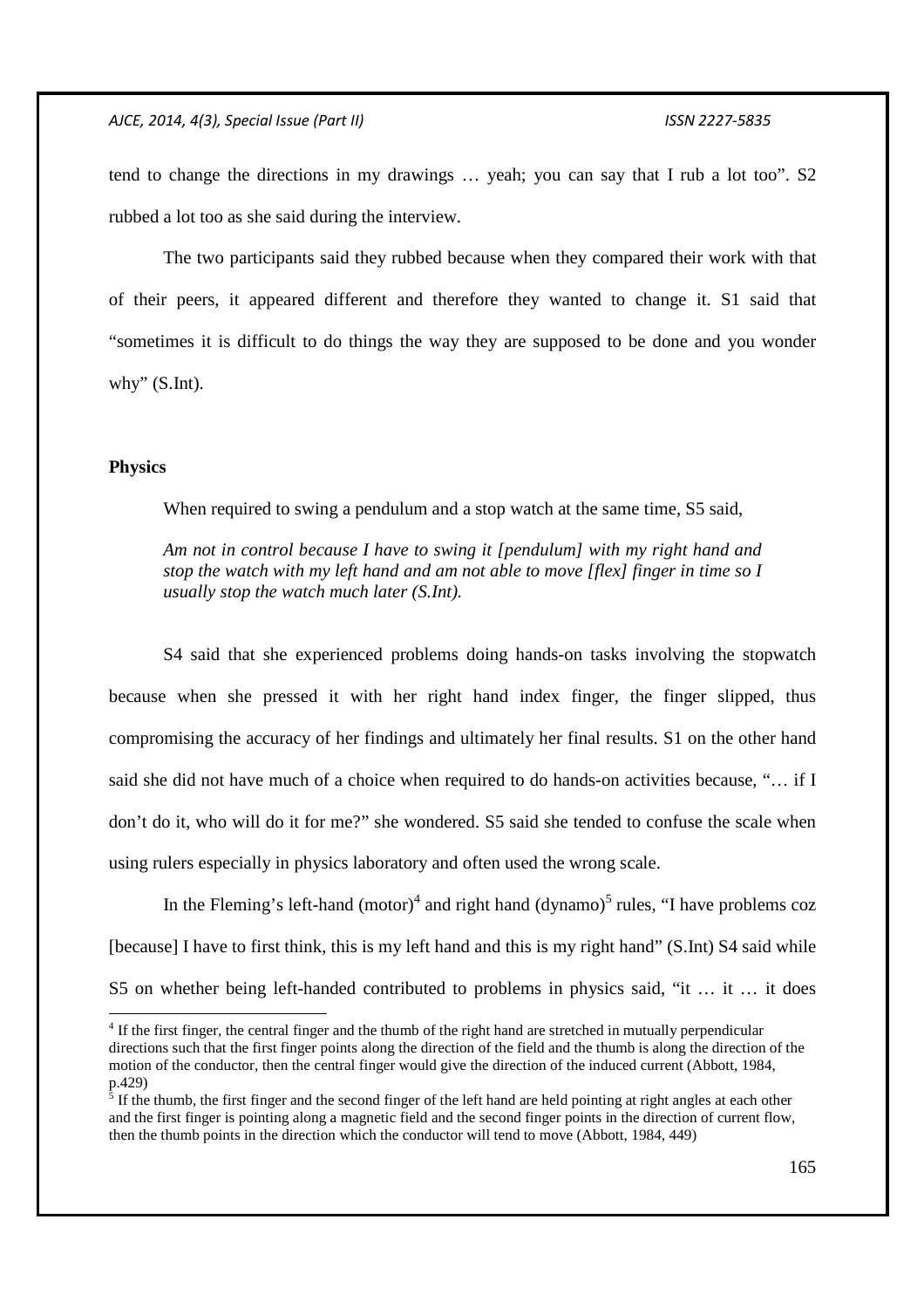contribute sometimes in my exam coz [because] … for example when you are told to indicate the direction of a magnetic field I make the mistake of confusing my hands" (S.Int)

In summary, handling apparatus and performing hands-on activities in science laboratories was challenging to left-handed students. This was despite having been introduced to practical work and handling of apparatus early in high school. The freedom to consult with the laboratory technician any time they needed help did not help either.

# **Teacher interviews**

In this subsection, teacher interviews are presented under T1, T2, T3, T4 and T5. The focus was to detect the teacher's awareness of left-handed student's challenges during practical work and what they were doing to help the students around the challenges.

T1: taught both physics and chemistry and was aware that left-handed students faced challenges. In physics, the challenges were more in the manipulation of some apparatus during hands-on activities and concepts that required the use of a specific hand, for example the Fleming's right hand rules. In a bid to make themselves comfortable during practicals, T1 said,

*… left-handed students stand in a particular way and sometimes they disarrange apparatus. They also do things in the opposite direction from the rest of us, for example, in instances like drawings which causes problems to them … if the direction of a current in my diagram is from the left, the student's would flow from the right and this would affect hare results (T. Int).* 

He further said that "lefties are good in the topic on lateral inversion and they have an advantage over the others" (T.Int). he went on to say that he had realized that left-handed students experienced difficulties associating the Fleming's rules with the 'right' hand as the students tended to confuse the hands, "… for the concepts requiring the use of the right hand,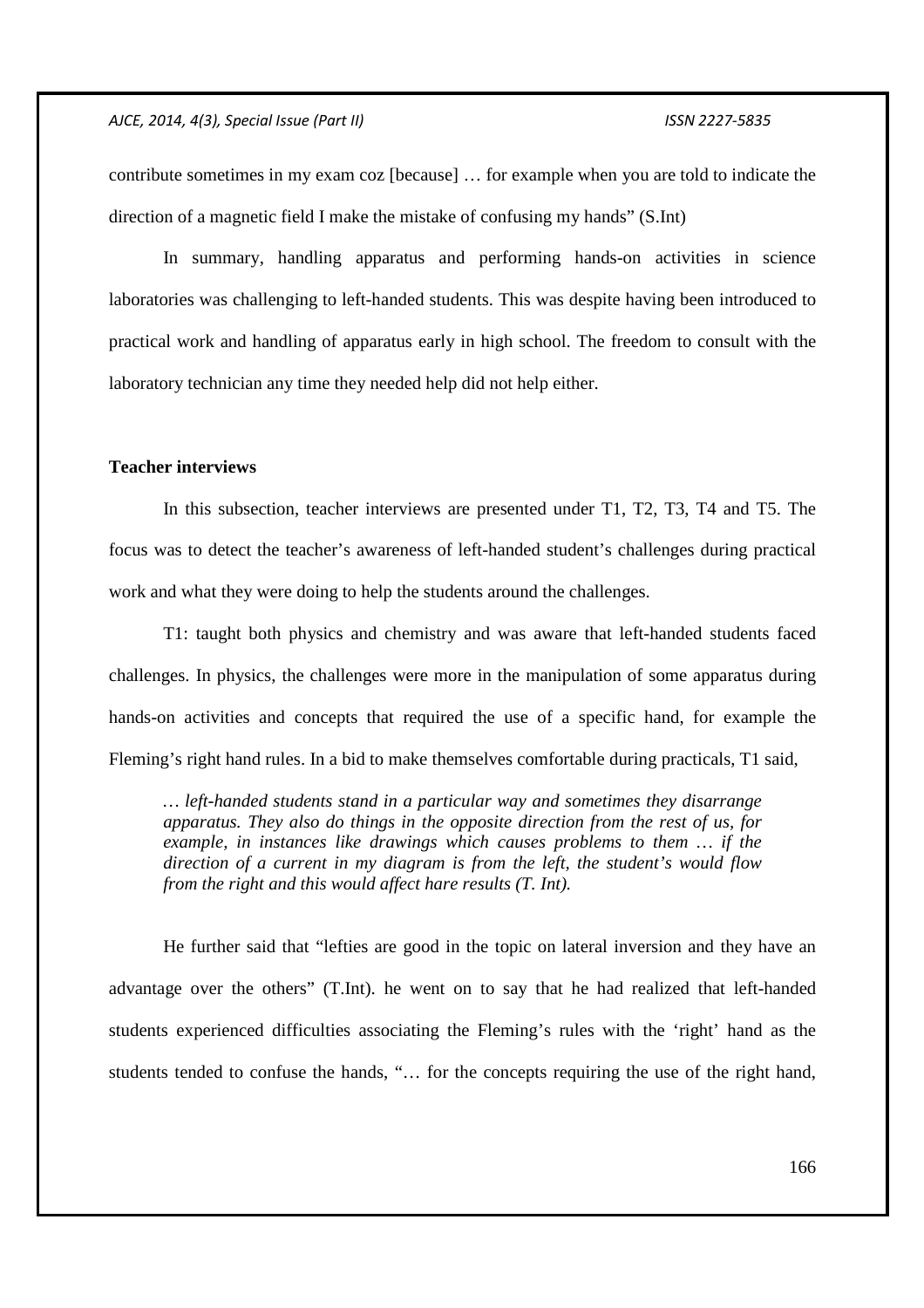they] left-handers] cram because they cannot use their right hand well yet they have to pass [their examination] anyway (T. Int).

Writing some of the Greek symbols as is common in physics was also a challenge to the left-handed students, for example the symbol lambda  $(\lambda)$  which T1 said the students were unable to write it the right way. He further said that left-handed students also had problems coping with instructions during examinations because they unfortunately confused their right hand side with the left hand side.

T1 who also taught chemistry said, though in apparent reference L2,

*In chemistry when they [left-handed students] are doing a practical where they have to add a substance, stir and time, and they have to use two hands, they find it difficult because they add the substance with the left hand also want to use their left hand for stopping and starting the stopwatch. This takes their time … in an examination when we realize that they have problems, as teachers, we just leave them alone because there is nothing we can do (T. Int).* 

T1 did not think that left-handed students needed to be treated as special students because they adjusted on their own and "were doing quite well" (T. Int).

T2: taught home science and although she was aware that S1 the only participant enrolled in the subject faced challenges with some apparatus in the home science room, she had not offered any help. T2 did not think S1 needed extra attention in class because the student never asked for help and she eventually finished her tasks. This was despite the possibility that the students often received help from peers (S. Int). In response to whether T2 thought being lefthanded hindered S1's learning in any way she said,

*May be when it comes to practical work coz [because] sometimes even our setting of exam we only think of the right-handed people so even the stitching when we are saying they do [work] to the left, you know for her, [pause] her left is the right so I think it may give her some trouble before she orientates on that. I think that might take time, [pause] can consume time before she puts things together (T. Int)*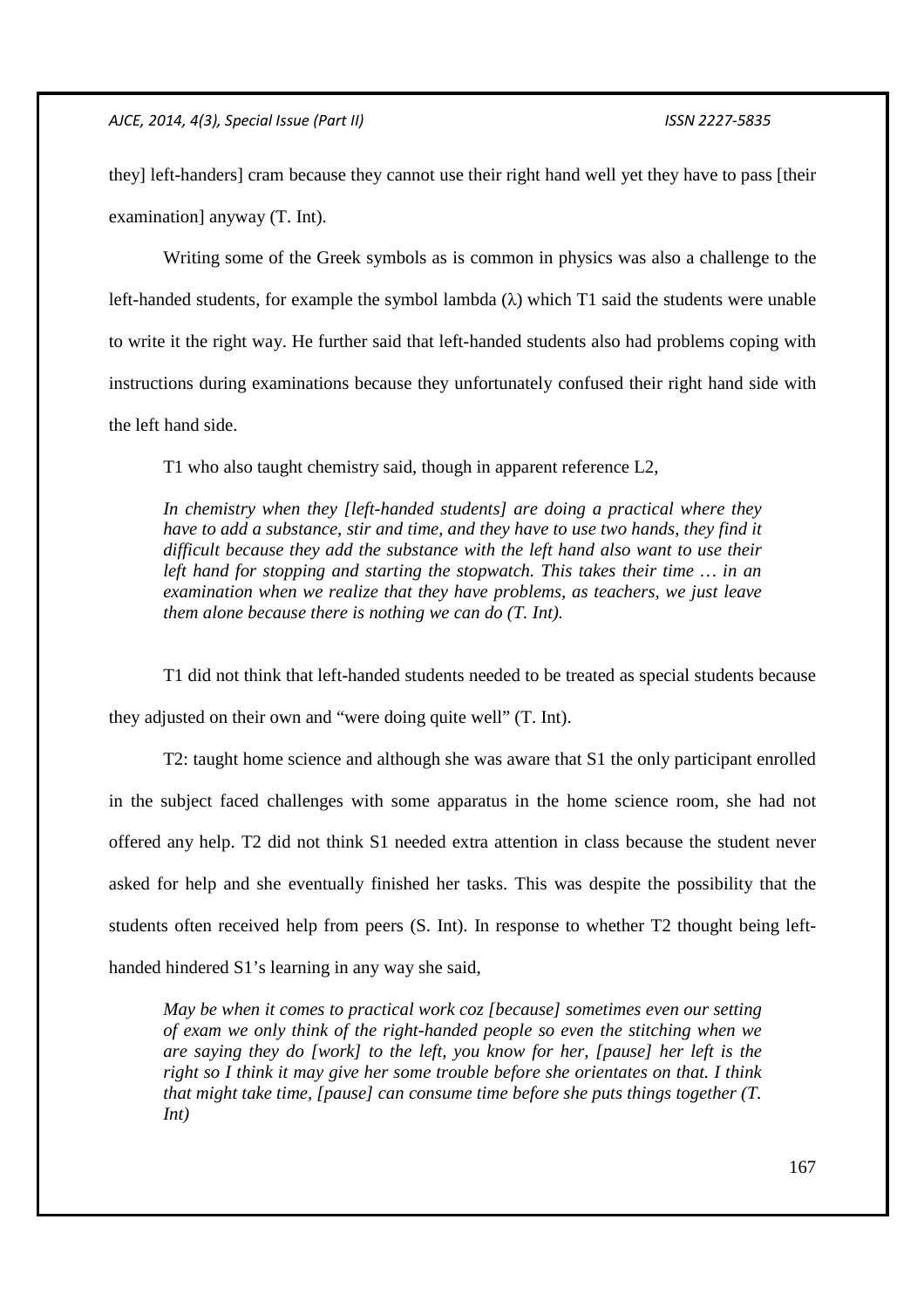-

Despite this awareness, there was still nothing she as a teacher did because she awaited the student to come forward and 'ask' for help.

T3: taught both biology and chemistry and became aware that left-handed students faced challenges in the laboratory from their drawings which either faced the opposite direction or did not conform to the norm<sup>6</sup>. In response to what may have triggered the realization that S5 was left-handed, T3 said,

*… am interested in the way they [my students] hold the pencil and how sharp and the style of starting the diagram. I expect them to start from left to right even if it's a circle but for them [lefties] they start theirs from the right towards the left and that affects the final diagram …. In chemistry, I expect the tap to be opened by the right hand [pause] and when you find a student doing vice versa then you want to find out why [long pause] may be its an assumption we make that things should be done in a certain way (T. Int)* 

T3, a perfectionist of some sort said he had offered to help by training the student on how to draw from left to right<sup>7</sup> since he had realized that left-handed students diagrams were not conforming to the norm and this was perhaps "beyond their [students] capabilities" (T. Int).

On whether he thought being left-handed hindered S5's learning in any way, he said,

*I would not say directly but indirectly [pause] particularly when it comes to drawing, it does affect their final product … she may have the concept excellently mastered but presentation on the paper [pause], particularly there's a level of tolerance I have to give for their [lefties] diagrams ... I mark as per the set standard marking scheme … tolerance in terms of the level of perfection I expect. This is so as not to stretch her [S1] to a level she cannot attain, I expect her diagram to this level [shows]. … I appreciate there is a level of perfection they [lefties] cannot reach (T.Int).* 

<sup>&</sup>lt;sup>6</sup> The researcher observed this in the biology laboratory during L5 when S5 drew multiple diagrams facing opposite directions. The one different form the teacher's was later rubbed (L.Obs).

 $<sup>7</sup>$  This was however not observed during the classroom observation as the participant drew both diagrams from right</sup> to left with the drawings facing opposite directions (L.Obs)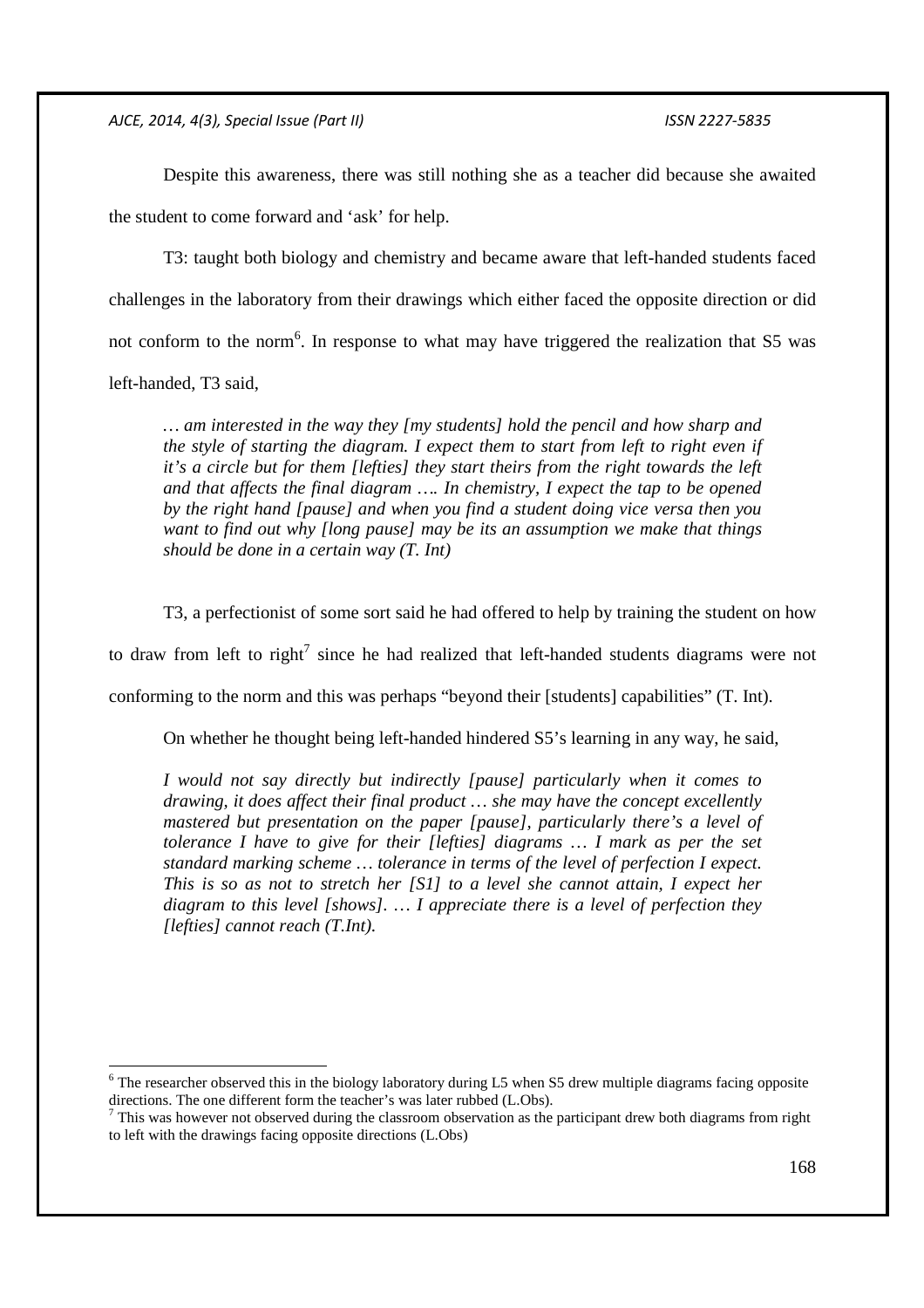In chemistry, T3 said that the manipulation of apparatus during hands-on activities was a major challenge because left-handed students sometimes had to first rearrange the apparatus for comfort. They also preferred working with some apparatus over others.

While handling apparatus, T3 said he had taken to 'dictating' to left-handed students on how to arrange and organize apparatus. This, he said had helped a lot in the left-handed student's practical work outcomes. The help offered by T3 was out of his own initiative; he took a keen interest in each individual student in his classes.

T4: the boarding mistress was in charge of structures in the school said there was no provision for left-handed students' needs because "there's nothing wrong with them. They have learned to cope with what there is" (T.talk). This opinion was shared by the deputy principal, T5.

T5: the school deputy said that she was aware there were left-handed students in the school but she did not know how many they were. She learned about their presence through observation as they carried out their duties. She confirmed that there were no structures especially meant for left-handed students because they appeared normal to her. In her opinion, there was nothing special about left handedness because "none of the students had expressed the need to be treated as such and they were able to cope with their condition in the given circumstances" (T.talk)

Notably, the nature of challenges left-handed students face in the learning institutions could determine their future career choices. In this study, S2 opted to do physics instead of home science because the challenges she experienced in home science frustrated her efforts while S1, despite the challenges, still went ahead with the subject but felt that she did not perform her best due to the difficulties with the apparatus provided. S1 also blamed her low performance on the lack of help from her teacher.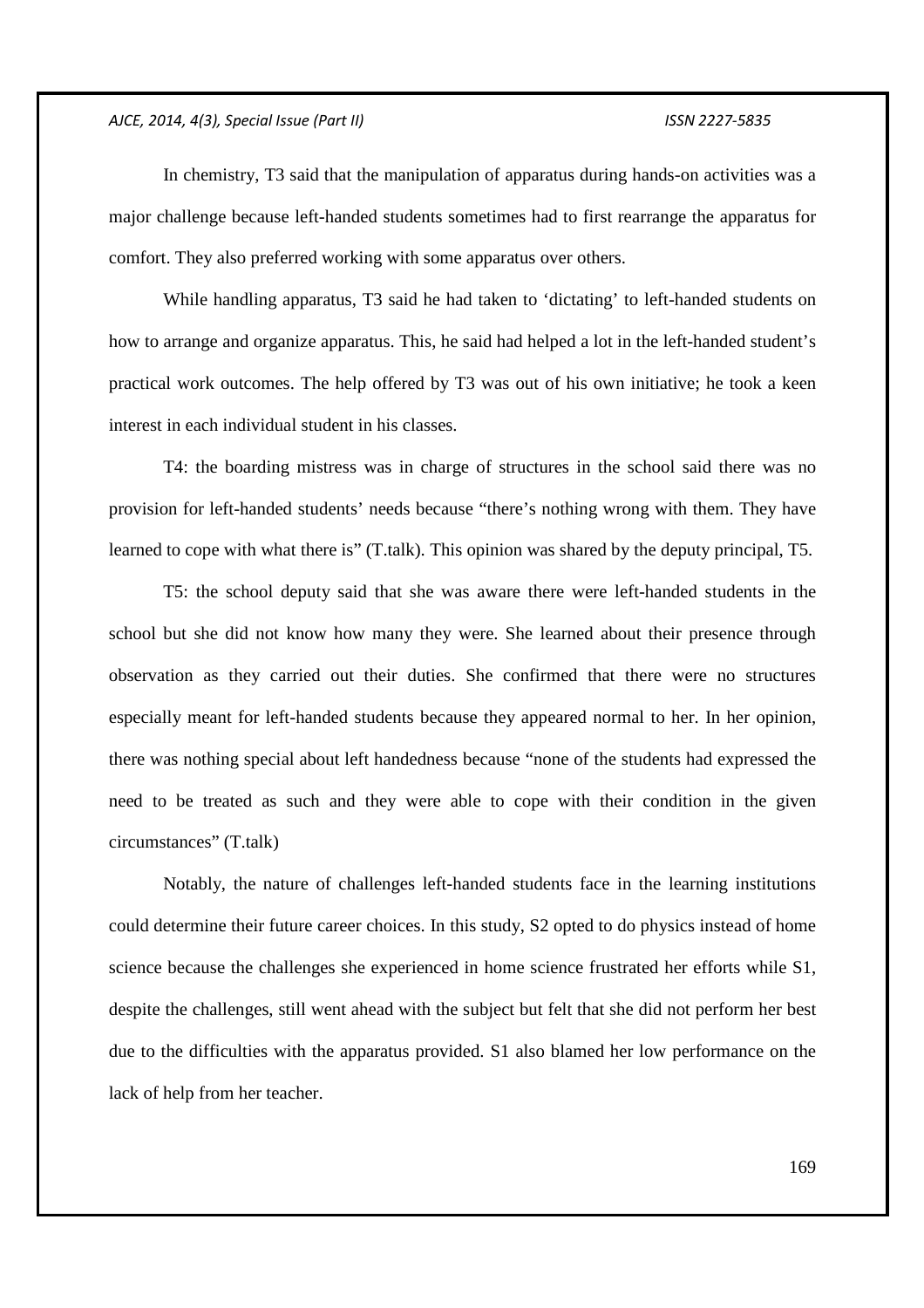### **DISCUSSION AND SUMMARY OF FINDINGS**

The study purpose was to investigate the challenges left-handed students face generally in school and specifically in the school science laboratories. It also sought to find out whether teachers were aware of these challenges and the help they lend to the students. The findings have been synthesized from both teacher and student interviews and classroom observations in relation to the research questions. The syntheses is done under the subheadings; cultural attitudes, handwriting, sitting preferences, manipulation and handling of apparatus and lastly teacher awareness and preparedness.

### **Cultural attitudes**

Despite a commonly accepted view that prejudice against the left-handed is a thing of the past [9], left-handers still face a lot of humiliation from the modern society. In this study, S5's parents had to take her to a doctor hoping to get a 'cure' for her good hand. In the process of trying to convert her handedness, S1 may have developed stuttering, a condition resulting from being forced to perform tasks with the less coordinated hand [9]. As a result, S1's academic performance may have suffered because as explained by her teacher T3, she was not enthusiastic about verbal responses in class, yet children learn better when they are able to verbalize their thinking [11]. S2 implied that her father thought she was inefficient in carrying out some activities in the home as he often offered to assist her (see exact words in the findings section). The constant reminder by her parents that she ought to be careful when carrying out activities may have eroded S2's self esteem to a point she did not want to take initiatives for fear of failure.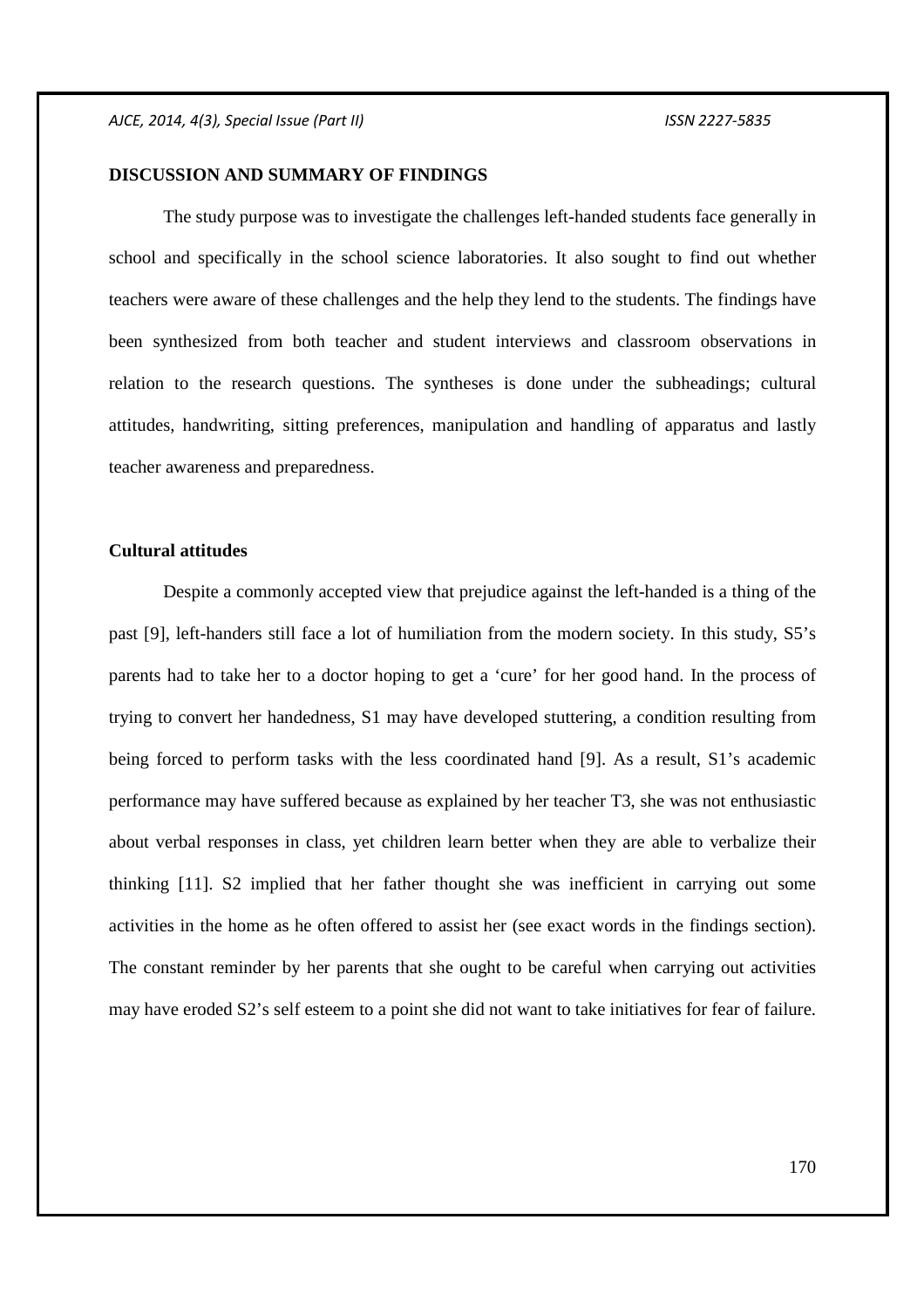# **Handwriting**

Writing left-to-right is a challenge the left-handed encounter in school. This is because most of their teachers are right-handed and they may not have any idea on how to train a lefthander to hold the pencil and tilt the paper/book when writing. The aches reported by the participant students may have been due to twisting their bodies because of sitting on the 'wrong desks' [12], unfavorable sitting positions [5] and also having the wrong writing habits. However, all participants but S2 had very clear handwriting. S1 and S5 pressed the pen very hard causing cramps to their arms and fingers and ultimately tiring easily during note taking [9]. This eventually made them to sometimes fall behind the teacher and the rest of the class a reason that may explain their failure to finish timed tasks

Being left behind and having to copy notes from others may lead to labeling by the same peers and accusations of being a burden, leading to eventual withdrawal from active class participation and therefore limited associations. It is this fear of stigmatization that probably made the participants to say that they had to work extra hard to catch up with their peers and they felt obliged to prove their worth. Falling behind the teacher in note taking could also have affected their class performance since students spend most of their free time catching up instead of preparing for their examinations and routine class assignments and class work. For this reason, left-handed students may need extra support due to the difficulties encountered during writing or undertaking other tasks within the school.

### **Sitting preferences**

Participants in the study preferred sitting on the left hand side of the room or at the edge to avoid knocking elbows with their right-handed mates. Often, they felt obliged to create a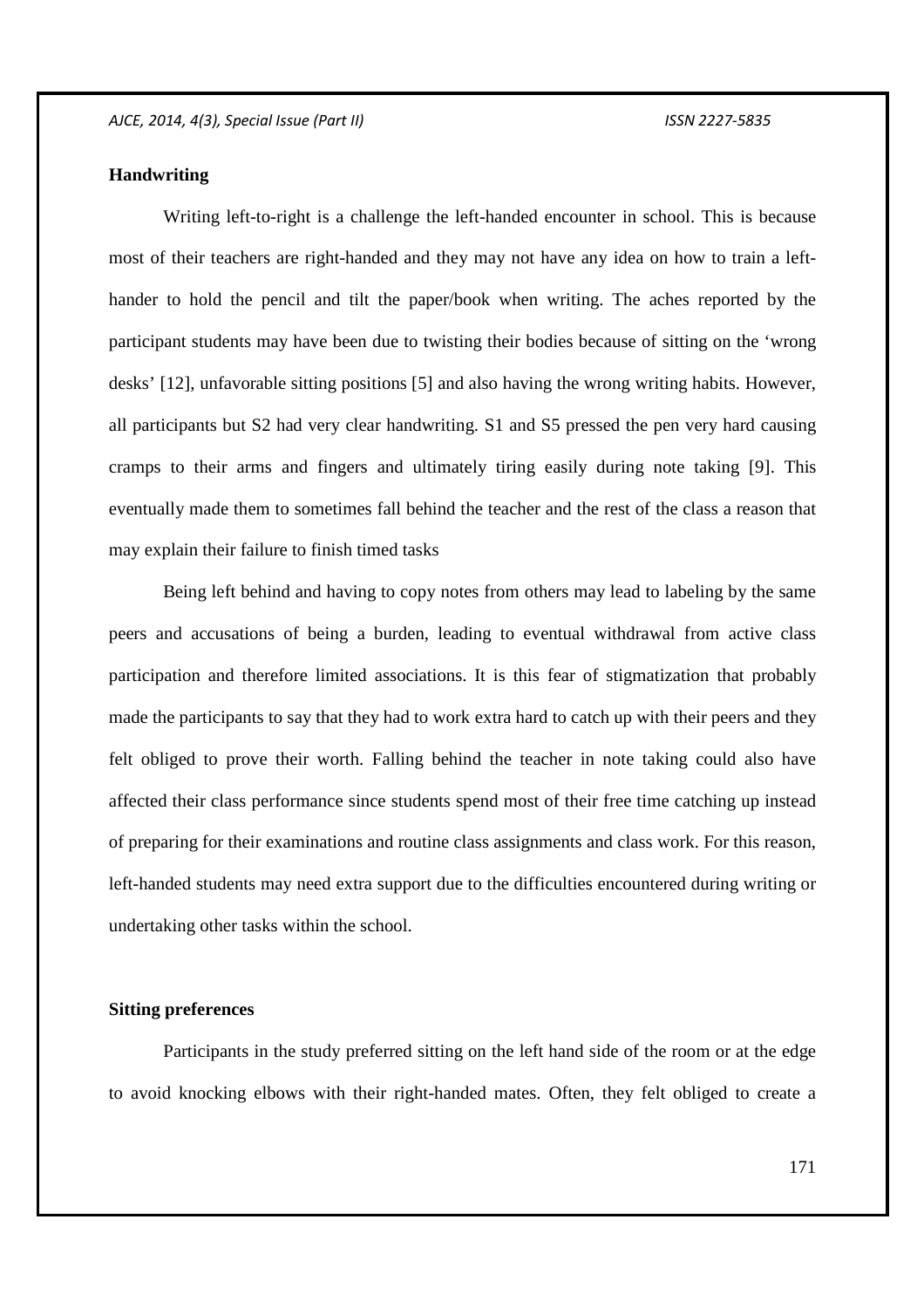conducive working environment for themselves and others by readily moving more so when the preferred sitting positions were unavailable or when their peers failed to understand their concerns which resulted in frustrations.

The readiness of left-handed students to create comfort for everybody else as depicted by the participants in the study could have been as a result of pressure and stress of being left handed. It can have its toll on their self esteem particularly if not recognized, understood and supported [5]. The provision of a relaxed learning environment could be a boost to better results as opposed to situations where students have to 'fight' for space and comfort.

All the participants were interested in class activities particularly teacher demonstrations, both group and individual work. However, individual differences and preferences came in the way for them. S1, S2 and S5 preferred positioning themselves on the same side of the demonstration table as the teacher. S5 said that she was able to 'see things better' from the teacher's side (S.Int).

Left-handedness and left-handed students therefore need not be seen as a single entity. From the discussion, there were those students who preferred seeing things the way they were (S1, S2, S5) and those who preferred the mirror image (S3, S4). Standing on the same side as the demonstrator helped them visualize things as though they were seeing the mirror image [12].

In the laboratory, the participants preferred working facing the rest of the class because "there is more space" (S3). But since they are known to prefer mirror imaging and as T3 said they are good in the topic on "lateral inversion" it was possible to be accused of cheating in examinations. Rather than this accusation or be seen as "boasting" (S2), left-handers in this study said it was better to work uncomfortably than have their grades cancelled by the teacher.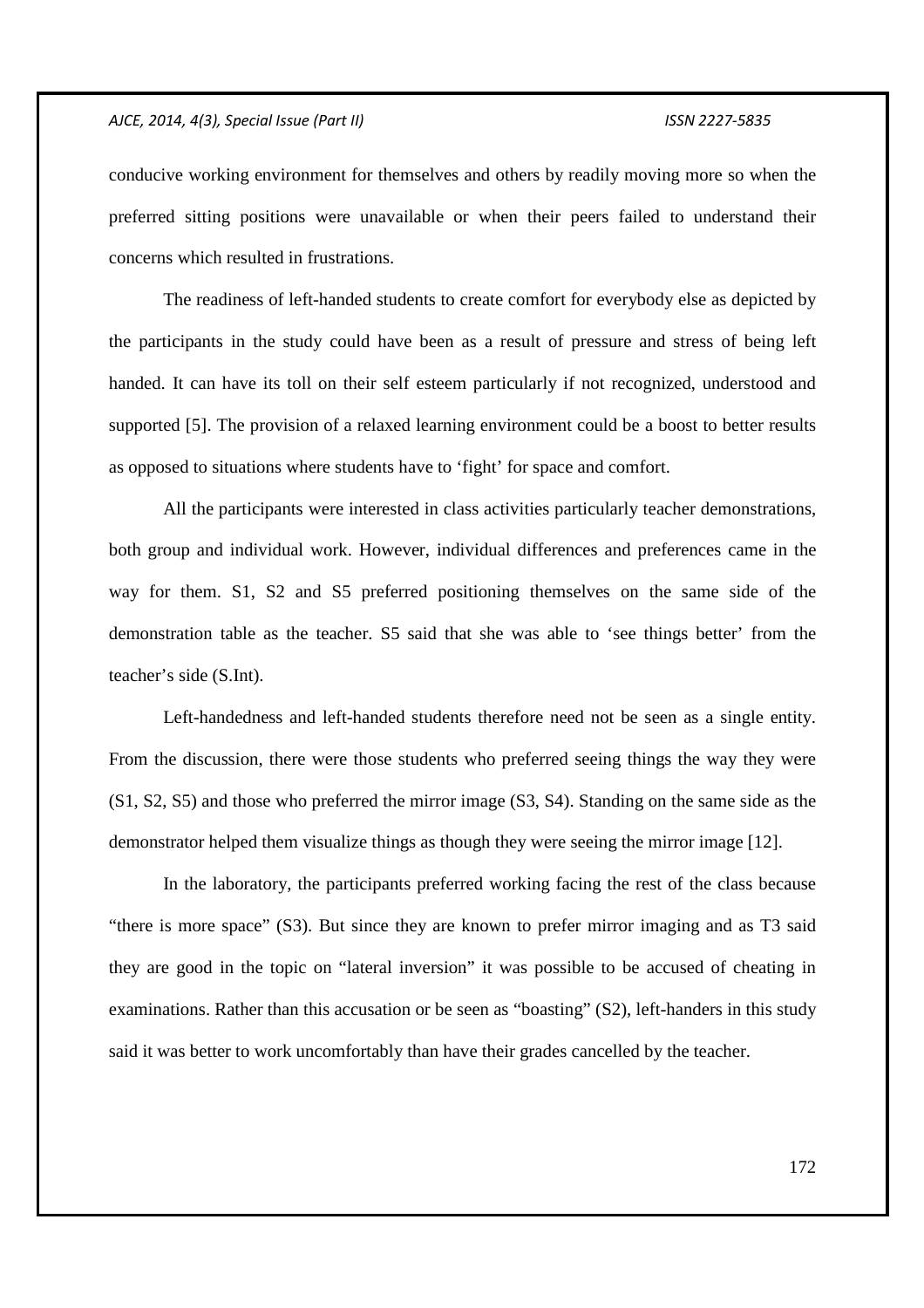## **Manipulation and handling of apparatus**

Apparatus in use in the laboratories either require a left-to-right wrist turning or have a right hand in-built advantage [12] and therefore a left-handed student will experience difficulties working with them. Activities that require the use of two hands concurrently for example starting and stopping a stopwatch with one hand while swinging a pendulum with the other, using a pipette for measuring exact volumes which require flexing the right hand index finger in controlling fluid flow, mixing/stirring, swirling and shaking with the right hand were reported to be challenging. Since the right hand 'feels weak and somehow ineffective" (S2), this results in clumsiness; a confirmation that left-handed students are both clumsy and have poor motor abilities [5].

Clumsiness and poor motor abilities as observed during lesson observation L2 in the chemistry laboratory is a 'costly affair' for the left-handed. As evidenced during the lesson, the group members were forced to redistribute themselves into other groups after their contents were messed up and stopped the stopwatch at the wrong time.

Apparatus such as sewing machines made specifically for manipulation by the right hand supported by the left hand posed challenges to S1. For this participant, she also had problems using the tracing wheel and making straight lines and her stitching and stitching lines came out crooked "no matter how much I try" (S.Int). The stitches have to be done in a uni-directional way, for example, if it is required that stitching is done from left-to-right, a student who does it in the opposite direction is penalized by the examiner. Sadly, left-handed learners will probably and effortlessly take this direction when doing their stitching. Further, there is a certain tension that is expected for the stitches. Since the learners will be using the less coordinated hand, the stitches are likely to come out loose leading to lose of more marks.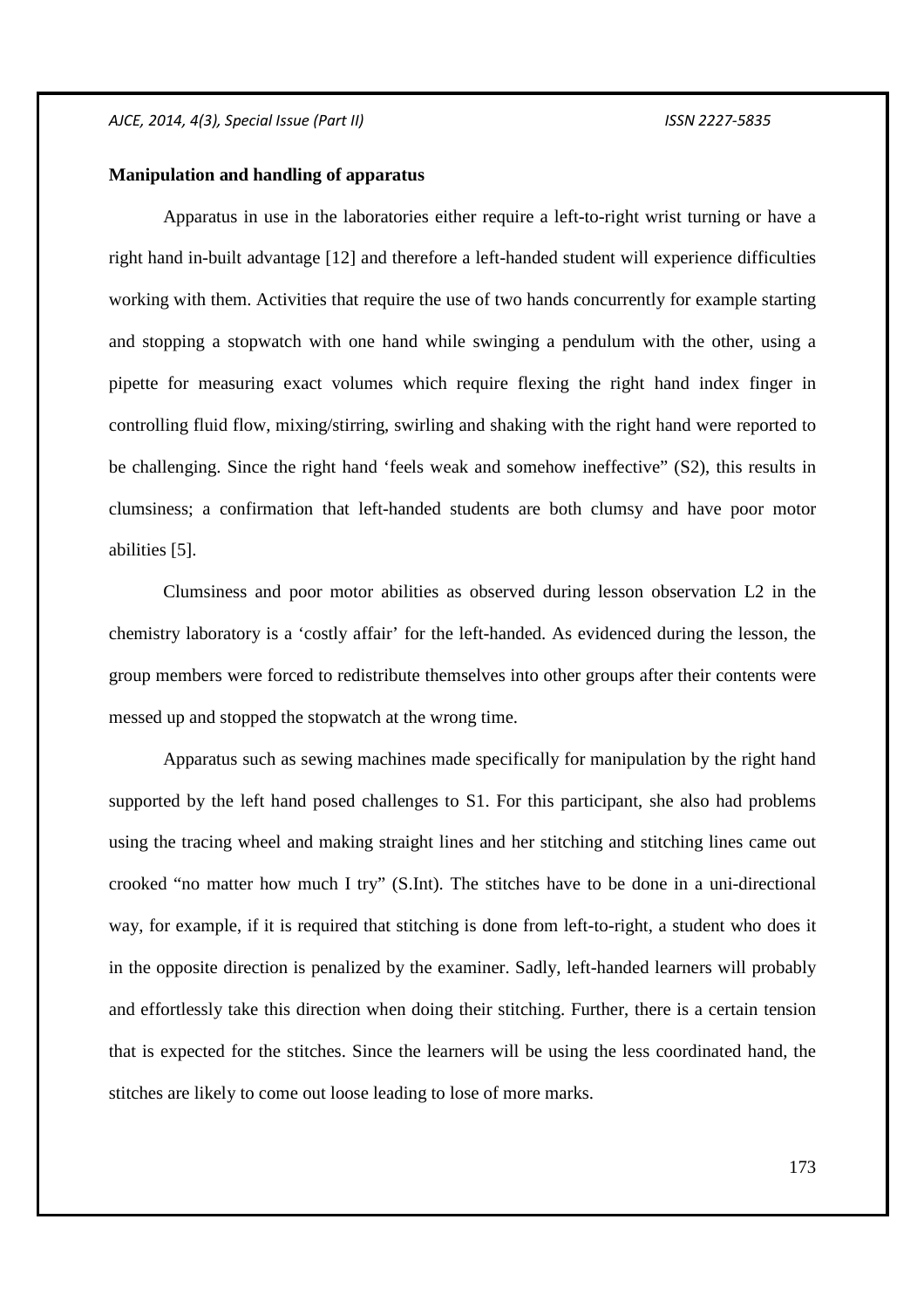What S1 and her teacher T2 did not realize was that her stitches and stitching lines came out crooked because of impaired hand-eye coordination. The stitching line was obscured by her left hand since the apparatus was meant for the right handed user.

Left-handed students will do things in the way that feels most natural for them until they 'remember' to change as was observed with S5 during L5. She first drew the rib facing the left hand side until she remembered the requirements of the task. These accommodations are time consuming and especially so in examination situations when they fail to follow instructions.

The tendency to compare their work with the right handed peers is a signal that they probably feel inadequate and may use the right-handers work as 'yard sticks' for excellence and when they fail to measure up, they may lack self-esteem and self-confidence.

### **Teacher awareness**

While the teachers were aware of the challenges faced by the left-handed students in the classes, majority of the teachers left the students to deal with the challenges on their own. The students on the other hand preferred talking to their peers about their challenges in the hope of solving their problems "without much fuss" (S.Int). This consciousness saturation and the intrinsic acceptance of their condition (left-handedness), the students may have failed to see the need to ask for help from their teachers, for the same reason the teachers did not offer the help.

T1 was aware that left-handed students faced challenges. But although he understood that in the laboratory the left-handed students had to "stand in a particular way" (T.Int), he did not offer any help and left the student to deal with the challenge on their own. In Physics too, he also knew that they had problems associating the Fleming's rules with the 'right' hand as well as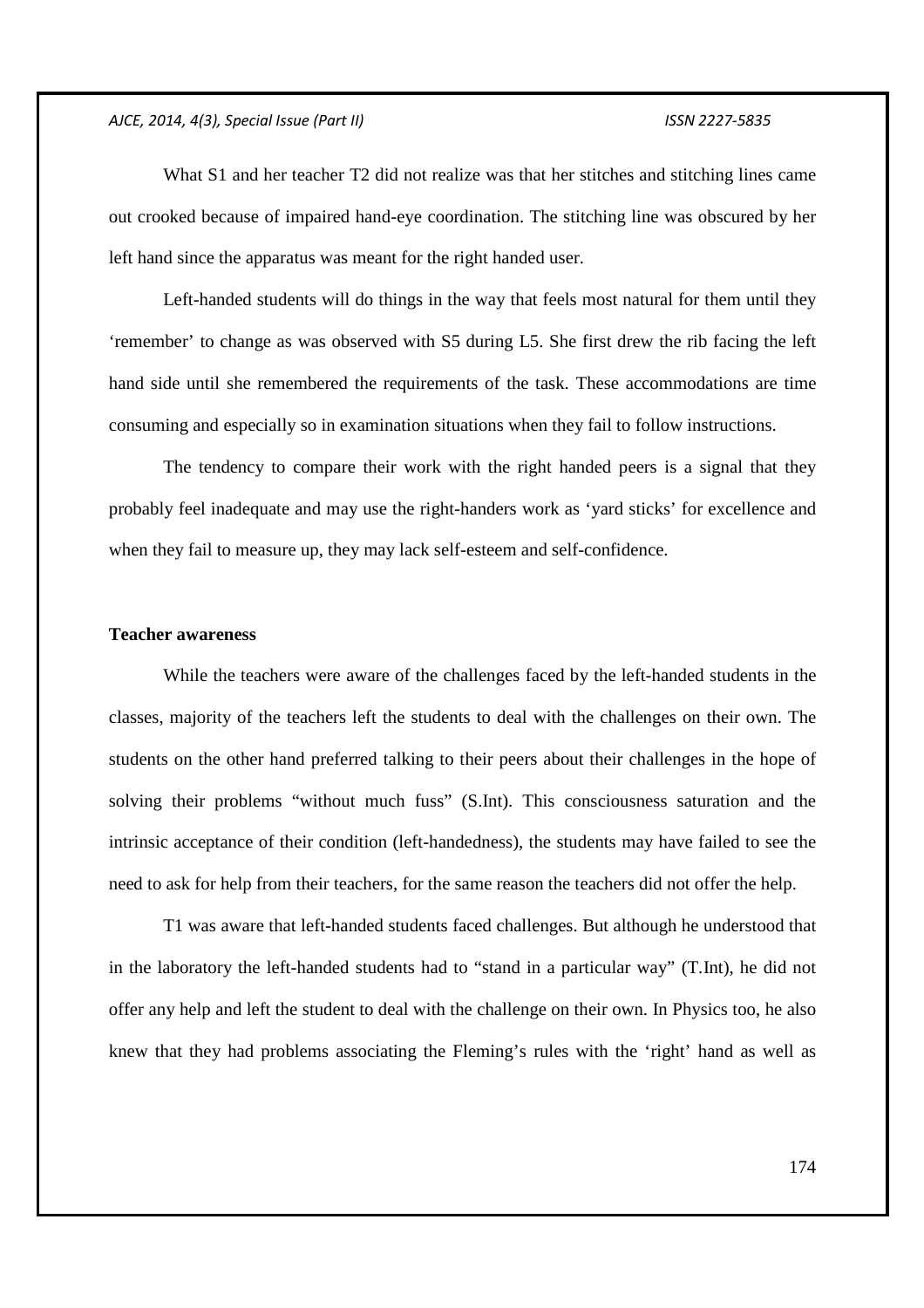following directions and instructions. His assertions therefore depicted an awareness that did not match the help offered.

T2 was equally aware that S1 had problems in the science room and especially while using a pair of scissors and stitching along straight lines. Since the student did not ask for help and that "she eventually finishes her work" (T.Int), the teacher, T2 did not think S1 needed extra help. For that reason, she left the student to deal with the challenge the best way she knew how.

T3 had taken an initiative to train his left-handed Biology students on how to draw (refer to previous section). While this evidenced his awareness of the challenges encountered by S5 while drawing, he had no record of previous training in special education. Evidently therefore, teachers' intuitive practices and training (or lack of it) could shape their classroom practices a great deal. T3 was guided by his interaction with his students and his interest in their work. Though the relationship between training and practices may be distorted, there is a high chance of inclusion if teachers enlarged their perspectives and gave each student a chance to be.

Contrary to the science subjects' teachers, the deputy principal and the boarding mistress had similar assertions that revealed their unawareness of the challenges left-handed students faced during learning. The deputy principal, who was herself a teacher of Biology in the school said that "left-handedness is not a special learning need and none of the students has expressed the need to be treated as such, they [left-handers] are able to cope with their condition in the given circumstances" (T.talk). The boarding mistress on the other hand said that "there is nothing wrong with them [left-handers] because they have learned to cope with what there is" (T.talk). Such views by the school administration could therefore explain the absence of structures to support left-handed students. The particular emphasis that there was nothing wrong with being left-handed was a confirmation that left-handedness is not seen as a special learning need.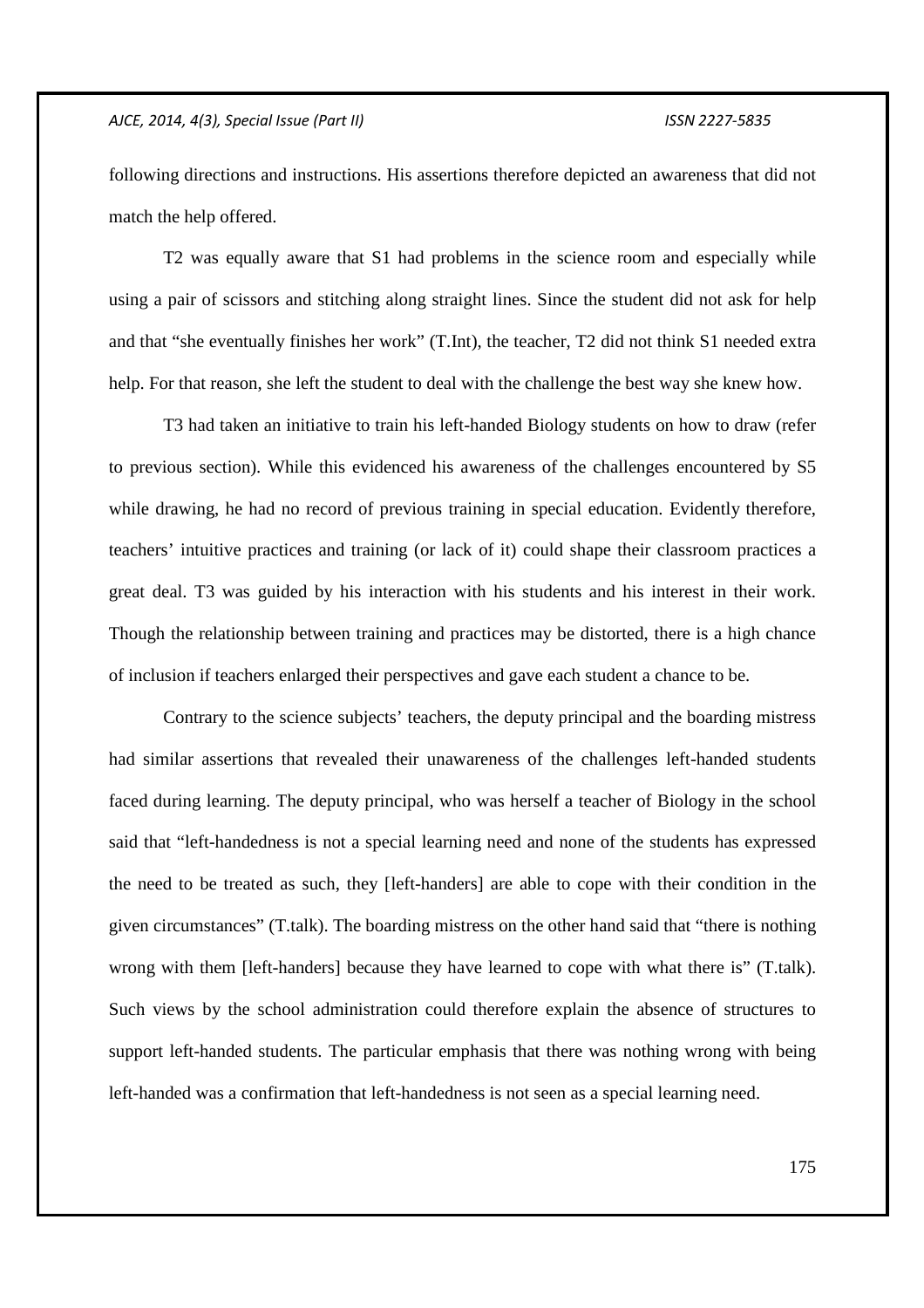In summary, the findings in this study seem to evidence that handwriting; school structures, handling and manipulation of laboratory equipment and time taken by students as they struggle with apparatus pose the main challenges left-handed students have to deal with in school. Also, negative cultural attitudes towards left-handedness and the left-handed have their subtle way of affecting learning outcomes.

In this section, I have presented a summary of key findings with particularly mention of the challenges left-handers experience in carrying out practical work and the teacher awareness of the said challenges and what help they give. In the next section, I have concluded the study by giving an overview of what findings signify as far as the way forward on how teachers, schools and educators can be involved in making the left-handed students learn with least discomfort.

### **CONCLUSIONS**

In this section, the researcher looks at what the conclusions imply for policy. It is hoped that the suggested way forward would help shape educators way of handling children with special learning needs generally and specifically the left-handed for a fully inclusive classroom and in tandem with EFA goals.

The findings from this study point to the fact that left-handed students experience numerous challenges in school generally and specifically in the science laboratories. The findings also confirm that teachers are aware of the challenges faced by the left-handed learners in school and in the classrooms. However, they offered insufficient help. Since the participant teachers got their training in Kenya, these findings serve to confirm that initial teacher training colleges do not train teachers on handling left-handedness in the classroom.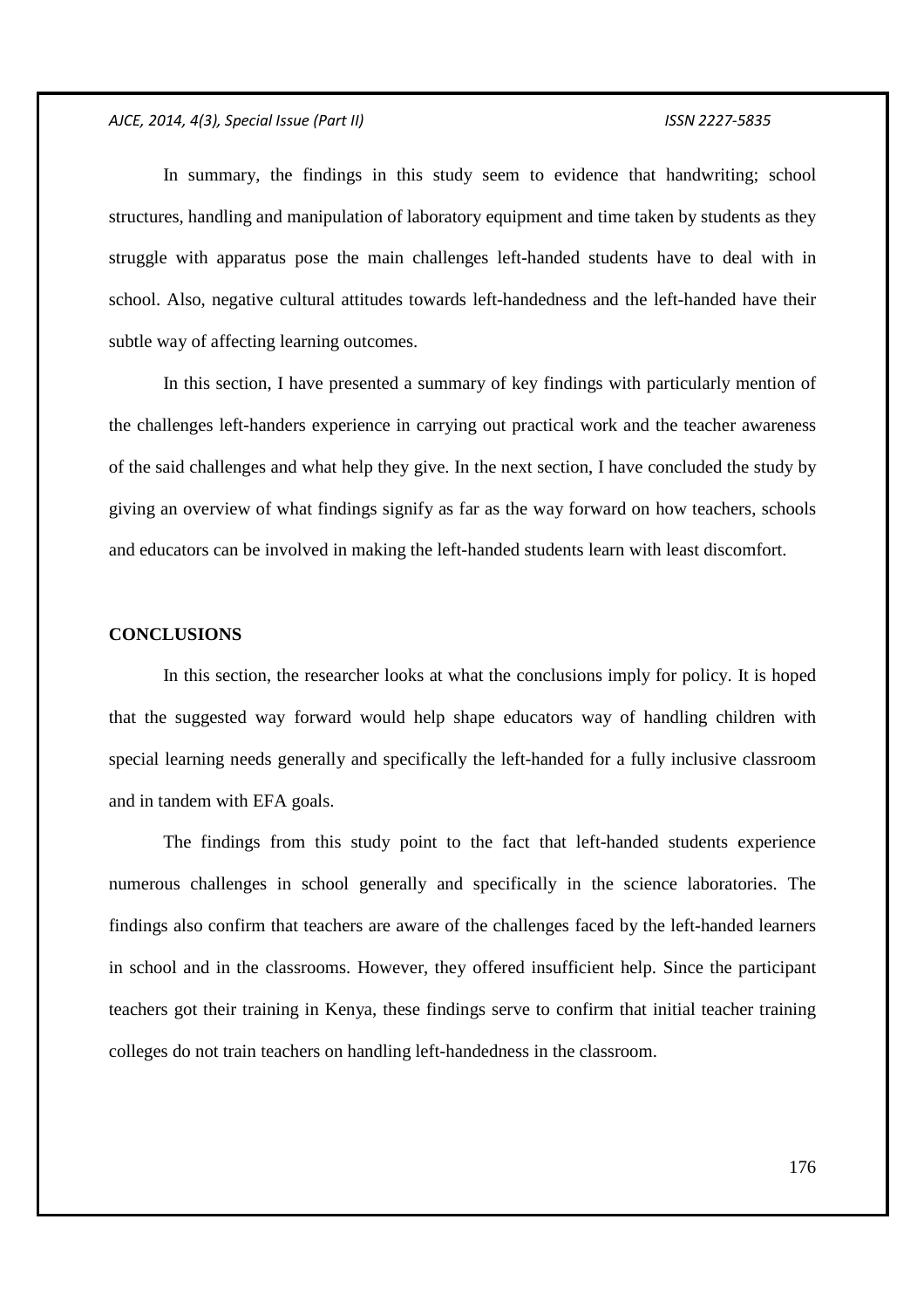The findings in this study, conducted in a developing country, correspond to similar findings in developed countries in previous studies [9, 21-23). It therefore seems that left-handed children experience challenges the world over. The participants in this study were from a national school (high academic achievers). The challenges they experienced like their inability to complete timed tasks and handling and manipulation of laboratory apparatus adequately due to their special learning need can only mean that other left-handed students in less endowed schools and with lower academic ability could be facing serious problems. The findings in the study therefore make it possible to make certain suggestions to ease the challenges the left-handed students face in classrooms and laboratories.

## **Learning hands-on**

Left-handed students need to be given more time in order to compensate for time spent making the necessary adjustments and accommodations. This way they will be able to complete the timed tasks therefore building their self-confidence and self-esteem. This way their gifting in the sciences, arts and mathematics due to their sequential nature of processing information [24] could easily be tapped if placed in non-threatening learning environments.

### **Handwriting**

Training a left-handed learner how to write from left to right by a right-handed teacher who had never been trained on how to do it could be challenging to both the teacher and the learner. The learner ought to be advised to hold the pen slightly higher up the shaft than a righthanded learner as this helps them to see what they are writing and do not have to bend over their work, thereby avoiding a possible back, neck, shoulder and hand aches. The book can also be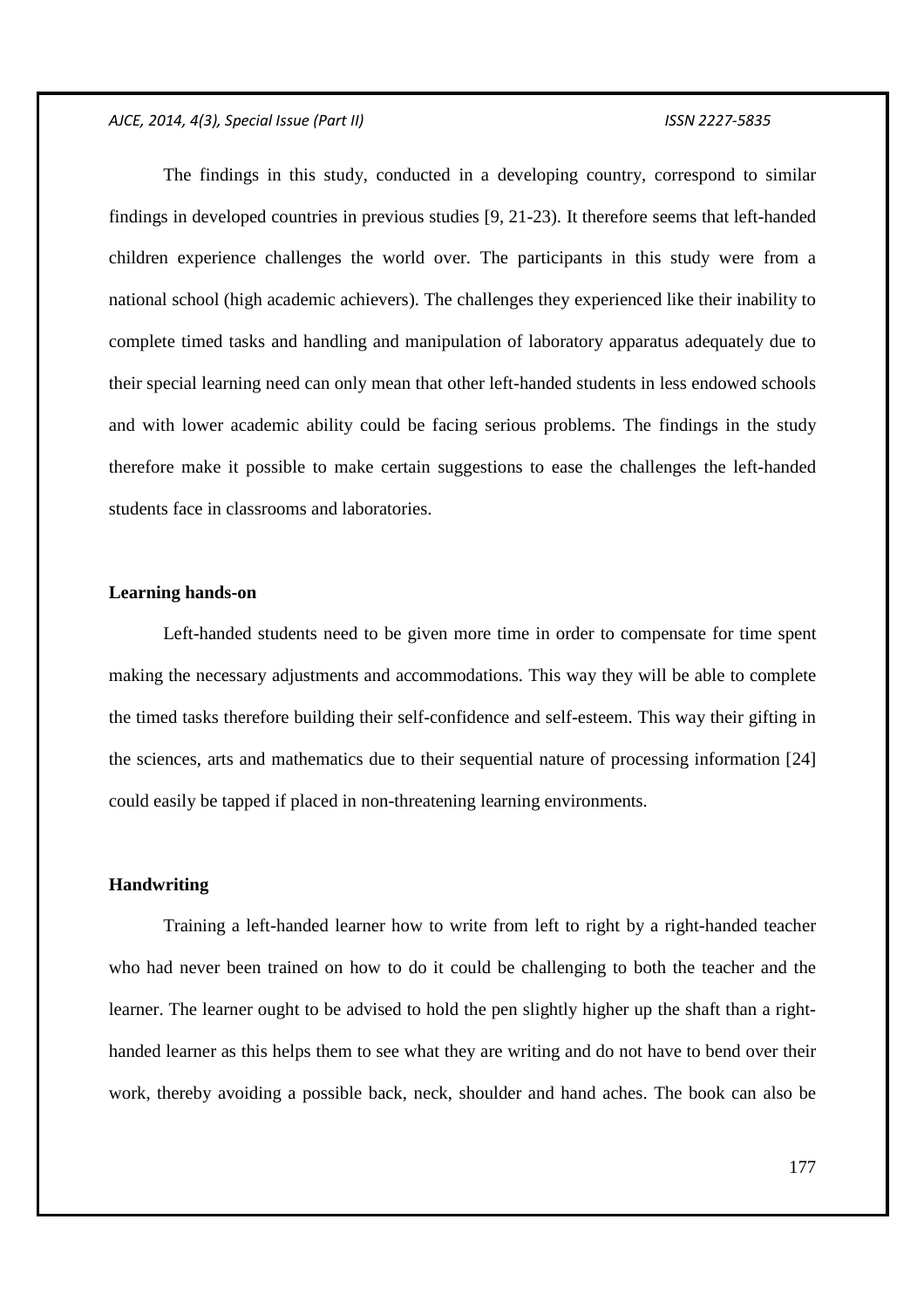tilted approximately  $90^0$  to the right so as to allow strokes to be made both on the flat and the sloping desk. Teachers should be made aware of the need to encourage such students to sit with their bodies turned slightly to the right so as to allow greater freedom for movement to avoid the aches and fatigue coursed by using the wrong furniture. Students can also be introduced to word processing which is less demanding on their writing needs. This approach would however work in schools which have computers or parents can afford laptops for their children.

## **Sitting positions**

Left-handed students need to be discouraged from sitting with their bodies twisted or from bending over their work. The lighting in the rooms should also be in such a way that does not cast shadows over their work as they write. If left-handed students were allowed to sit or stand where they preferred to during class or task taking would ease their discomfort a great deal. It would also help to safe some time taken during shifting.

## **The role of teacher education and in-service programs in teacher awareness**

Participant teachers, although they were all trained and qualified did not seem to understand the needs of left-handed students. It is therefore imperative that all teachers are made aware of the special needs of the left-handed, an awareness that ought to cut across all teacher training institutions from early childhood to the universities so that as the left-handed children exit from pre-primary to primary and later secondary school, they are psychologically aware of their unique needs and they can learn to adapt even better. There is therefore the need of a paradigm shift in the training of teachers because teachers in this study were not unique to the school. The government through the ministry of education, science and technology could review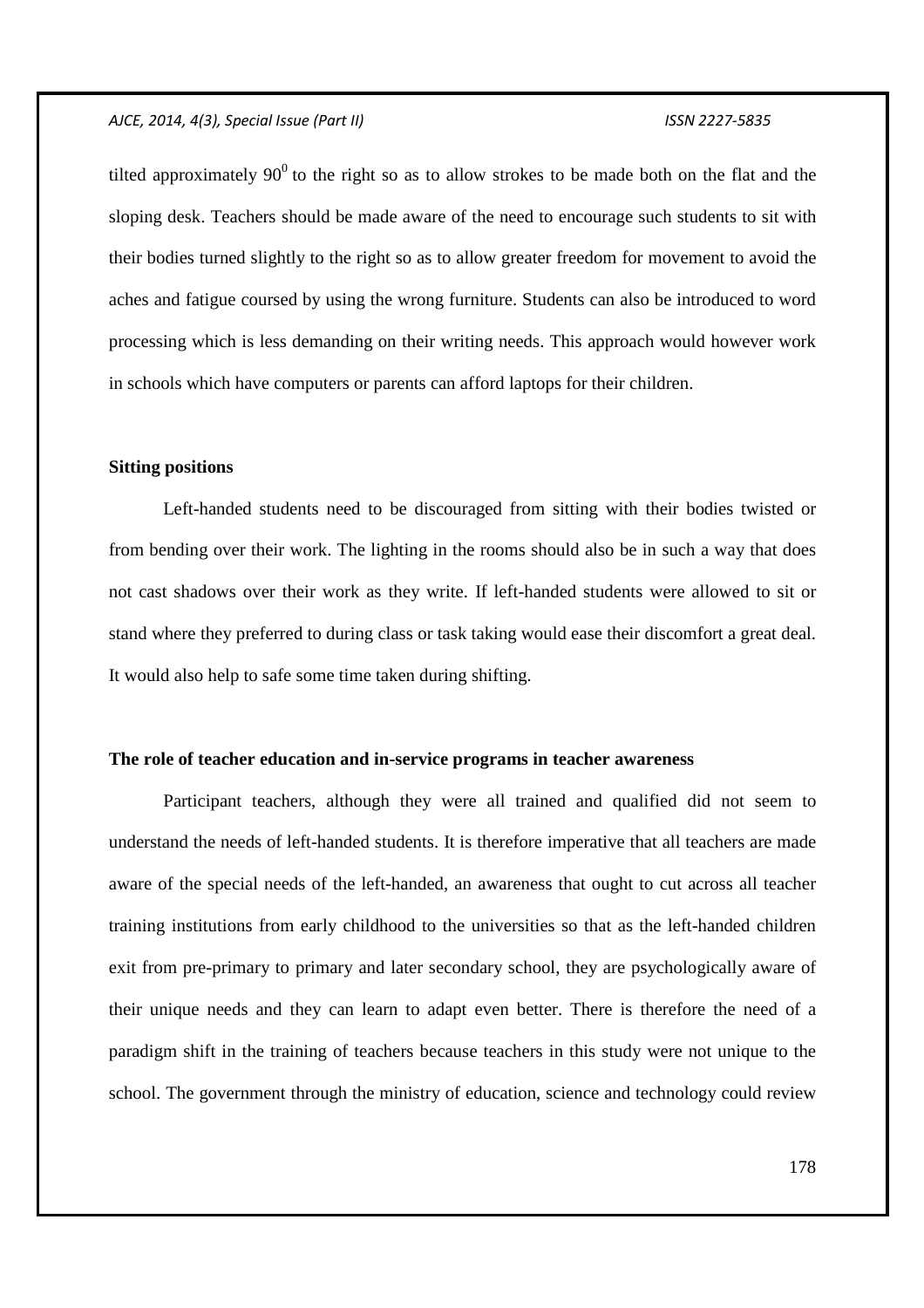the teachers' training curriculum and include a module on recognizing and handling special needs cases in class. This empowers teacher in identifying left-handed children and mediating using effective measures with corrective techniques which may help improve performance.

First and foremost, left-handedness ought to be recognized as a special learning need at least based on this study findings. Although KISE has started school based in-service courses for special needs education trainees, left-handedness was not recognized as a special learning need. The ministry could supplement KISE's efforts by organizing courses at both local and national levels for all teachers with a specific target of handling children with special learning needs and tapping in to the experience of regular teacher through reflective practice.

Awareness programs aimed at changing the attitudes of parents and peers are also very necessary. This would help at educating the community on the unique needs of left-handed children and the challenges they face in school. This can successfully be done through the help of resource persons, symposia, teach yourself leaflets and persuasive appeals involving mass media.

#### **Resources**

As evidenced in this study, resources need to cater for the needs of all children through the provision of the minimum requirements

This research was carried out in a girls' only institution with a sample of only five girls and only looked at the challenges they faced. Further research with older participants and across gender would be appropriate to determine whether the same or similar challenges are faced by the students.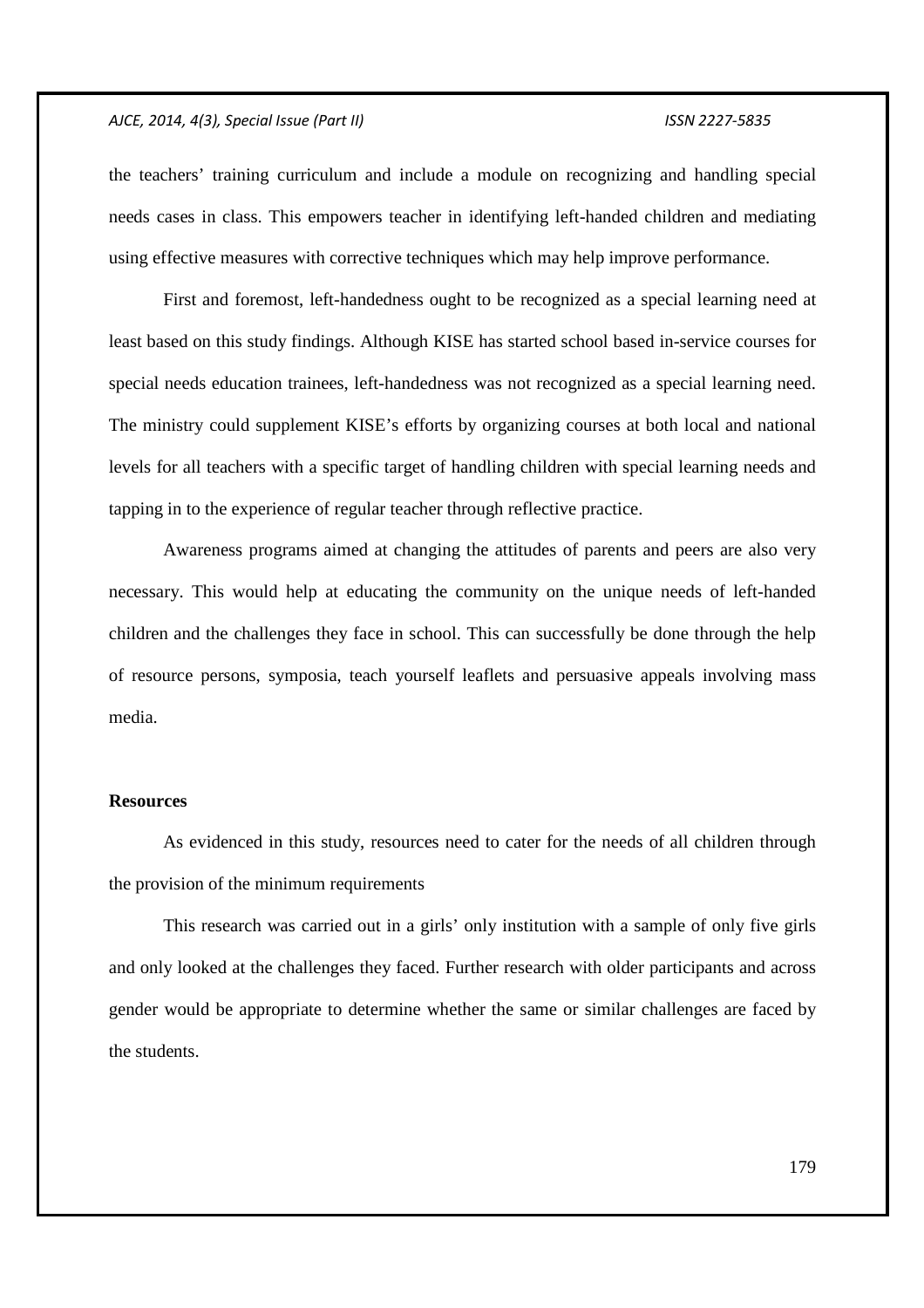# **REFERENCES**

- 1. Harlen, W. (1999). *Effective teaching science: A Review of Research.* Glasgow: The Scottish Council for Research in Education
- 2. Tan, A-L. (2000). Tensions in the biology laboratory: What are they? *International journal of science education.*
- 3. Hodson, D. (1998). Seeking a more authentic science in and around the school laboratory. In W. Jerry (Ed.), *Practical work in school science: Which way now?* (pp. 93-108). London: Routeledge.
- 4. Lerner, J. W., & Kliner, F. (2006). *Learning disabilities and related disorders: Characteristics and teaching strategies.* Boston: Houghton Mifflin Company.
- 5. Brookman, H. (n.d.). The left-handed dyslexic disadvantaged twice? A policy for the teaching of left-handed pupils. Retrieved April 2008 from www.anorldschool.com/uploads/nlefthanded\_policy\_for\_bda1.pdf
- 6. Marlene, H. (2000). *Left-handedness: Does it mean anything?* Retrieved March 2008 from http://www.psychologistworld.com/influence\_personality/handedness.php
- 7. Brody, J. E. (1983, April 19). Some disorders appear to be linked to being left handed. New York Times. Retrieved February 2008 from http://query.nytimes/gst/fullpage.html
- 8. *Rights for the left-handed?* (n.d.). Retrieved April 2008 from http://www.csun.edu/~djo41504/left.htm
- 9. Milson, L. (2006). Left-handed children failed by their teachers. Retrieved September 2007 from http://lefthandedchildren.org/school\_survey
- 10. Cortese, J. (n.d.). *Growing up left handed.* Retrieved March 2008 from http://www.io.com/~cortese/sinistriality/index.html
- 11. Mason, J., Burton, L., & Stacey, K. (1993). *Thinking mathematically.* Avon: The Bath Press
- *12.* Holder, M. K. (2005). *Left-handers in society: Parents and educators.* Retrieved March 2008 from http://www.indiana.edu/~primate/lspeak2.html
- 13. Wambugu, S. (2008, April 6). Being left-handed need not be a pain. *The Sunday Nation, p.32.*
- 14. Wenze G. T., & Wenze, N. (2004). *Helping left-handed children adapt to school expectations. Childhood education, 81.* Journal abstract retrieved March 2008 from http://www.questia.com/googleScholar.qst?doc1d=5007580142
- 15. Gross, J. (2000). *Special educational needs in the primary school* (2<sup>nd</sup> ed.) Buckingham: Open University Press
- 16. Cohen, L., Manion, L. & Morrison, L. (2006). Research methods in education  $(5^{th}$  ed.). London: RouteledgeFalmer.
- 17. Robson, C. (2002). *Real world research: A resource for social scientist and practitionerresearchers* (2<sup>nd</sup> ed.). Malden: Blackwell Publishing.
- 18. Wiersman, W. & Jurs, S. G. (2005). *Research methods in education: An introduction*. London: Pearson
- 19. Litchman, M. (2006). *Qualitative research in education: A users guide*. London: SAGE Publications
- 20. Bryman, A. (2004). Social research methods  $(2^{nd}$  ed.). New York Times: Oxford University Press
- 21. Rueckert, L & Brinkman, D. (2001). Bimanual coordination deficits in left-handers. A paper presented at the annual meeting of the Cognitive Neuroscience Society, New York, NY, March 2001. Accessed March 2008